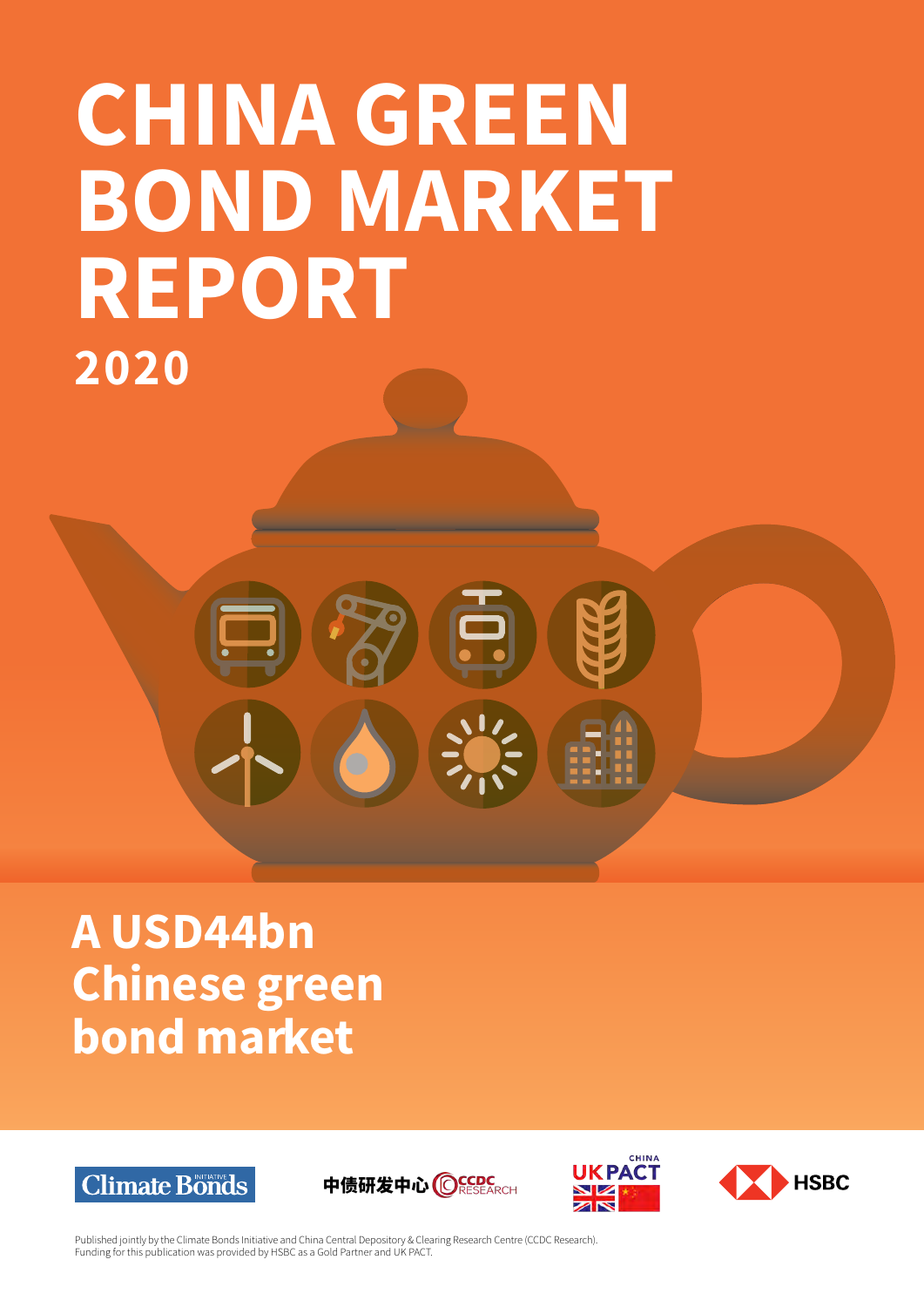## Introduction

In December 2020, the global green bond market reached the milestone of USD 1 Trillion cumulative issuance. Despite the impact of COVID-19, global green bond market volume in 2020 reached USD293.2bn, marking another new annual record- up by 9% on the 2019 figure.

The COVID-19 pandemic had clear implications for the green finance universe in China: Although it remained one of the largest sources of green bonds, China's domestic and overseas green bonds issuance witnessed a slowdown year-onyear, with the impact more pronounced in the first half of 2020. The drop in green bond issuance also partly resulted from the surge of other labelled debt instruments in the country – specifically Pandemic Prevention and Control bonds.

The total amount of green bonds issued by Chinese entities<sup>1</sup> on both domestic and overseas market reached USD44bn (RMB289.5bn) in 2020, representing a 21% decrease from the USD55.8bn (RMB386bn) achieved in 2019. China's [green bond](https://www.pv-magazine.com/2017/05/12/china-key-to-growth-of-green-bond-market-in-2016/) market slowed in the first six months of last year as the authorities focused instead on COVID-19-related financial instruments but a second-half recovery

saw the nation again positioned as the number one emerging market economy in green bond issuance and China's cumulative green bond issuance remained the world 2nd largest. In the meantime, China's green bond market had also shown positive development in many aspects, such as the release of a consultation draft of China's [2020 Green Bond Catalogue](http://www.pbc.gov.cn/tiaofasi/144941/144979/3941920/4029578/index.html), jointly released by China's central bank – People's Bank of China (PBoC), the China Securities & Regulatory Commission (CSRC) and the National Development & Reform Commission (NDRC) that removed clean coal related projects and brought China and the EU Taxonomy into closer alignment. Further, the market saw a continued increase of non-financial corporate issuers, and it had one of the largest offshore green bond market.

This is our fifth China Green Bond Market annual report, produced in association with China Central Depository & Clearing Company (CCDC) and with support from HSBC. It summarises the major green bond developments that have taken place in China and also dives into the social and sustainability-themed bond issuance.

#### Contents

- 1. Introduction 2
- 2. Green bonds 3
- 3. Climate-aligned bond market 13
- 4. Social and sustainability bonds 14
- 5. Green bond policy development 15
- 6.Outlook 17
- Appendix Terminology 18
- Endnotes 22

## About Climate Bonds Initiative

Climate Bonds Initiative is an international organisation working solely to mobilise the largest capital market of all, the USD100tn bond market, for climate change solutions. The mission is to help drive down the cost of capital for large-scale climate and infrastructure projects and to support governments seeking to increase capital market investment to meet climate goals. The Climate Bonds Initiative carries out market analysis, policy research and market development. It advises governments and

regulators and administers a global green bond certification scheme.

Climate Bonds Partners range from investors representing USD14tn of assets under management and the world's leading investment banks to governments such as Switzerland and France. The Climate Bonds Initiative is the lead partner in the Green Infrastructure Investment Coalition. Sean Kidney, Climate Bonds Initiative CEO, is a member of the European Commission's Technical Expert Group on Sustainable Finance.

#### All figures are rounded in this report.

Exchange rates may vary throughout the report: the actual exchange rate on each bond's issuance date is reflected. Data sources for this report include WIND and Refinitiv Eikon, as well as bond prospectuses and company websites. Figures in this report refer to both onshore and offshore green bonds issued by entities domiciled in mainland China.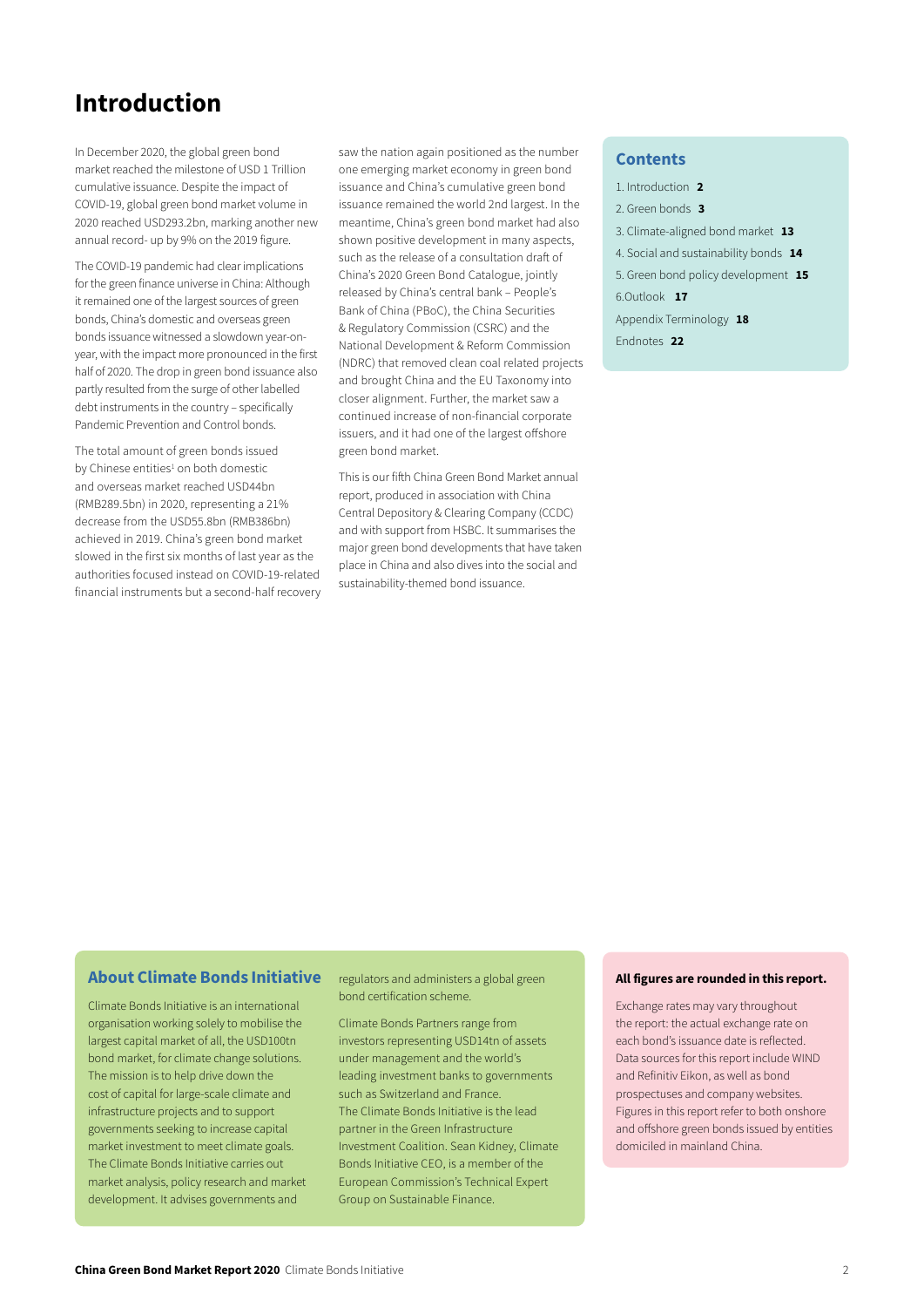# Green bonds

#### Overview: China's green bond market 2020

China has, for the last 6 years, been one of the world's largest green bond markets and yet, the market in 2020 was bumpy. Total Chinese green bond issuance in the domestic and overseas market reached USD44bn (RMB289.5bn), representing a 21% decrease from the USD55.8bn (RMB386bn) achieved in 2019. Onshore issuance stood at USD36.3bn (RMB234.9bn), translating into a 13% decrease from 2019. Offshore issuance also plummeted by 38% to USD7.8bn (RMB54.6bn). The labelled green bonds only accounted for less 1% of China's overall bond market in 2020, the potential for growth is huge.

Late May 2020 saw the removal of fossil fuels in the updated 'Green Bonds Endorsed Projects Catalogue (Consultation Draft)', which has brought China into closer alignment with international green classification systems, such as the new EU Taxonomy as well as the Climate Bonds Taxonomy. The final draft was published in April 2021 and has improved the prospect of taxonomy harmonisation and the confidence of international investors. However, discrepancies still exist between China's local green bond guidelines and the international ones, for example, some local green bond guidelines continue to allow the proceeds of green bonds to fund general working capital.

Screened against the Climate Bonds Initiative Green Bond Database Methodology (2020 version), we have identified USD23.8bn (RMB157.5bn) worth of Chinese green bonds that are aligned with both Chinese and Climate Bonds green definitions (henceforth referred to as 'aligned green bonds'), while a further USD20.2bn (RMB132bn) are only aligned with China's local definitions of green. The volume of aligned green bonds will continue to grow as standards are harmonised and transparency improves over time.

Beijing Jingneng Clean Energy is the largest Chinese issuer in 2020, with a total of RMB15bn

## China's green bond market year on year







Source: Climate Bonds Initiative

(USD2.1bn) green bonds issued. This was the first time that a non-financial corporate became the largest issuer. Among the green bonds that are aligned with Climate Bonds green definitons, Low Carbon Transport remained the largest theme (30%) among bonds aligned with Climate Bonds Initiative's definition, followed by Energy (29%).

#### China's green bond market in the global context

In 2020, China was the world's fourth largest source of green bond issuance accounting for aligned green bonds only (or second if including all issuance).

The US market had the largest number of individual issuers (144) and the largest volume (USD52bn), but its private sector green bond market is still underdeveloped and continues to lack large, benchmark-sized green bonds with adequate transparency. The market is dominated by municipal issuers (local government) and government-backed entities.

The amount of green bonds originating from **Germany** more than doubled from USD18.7bn in 2019 to USD41.8bn in 2020. Two sovereign green bonds propelled Germany into second place in 2020 (by Climate Bonds green definitions). The inaugural

#### Snapshot of China green bond market in H1 2021

China's green bond market had shown a strong momentum in H1 2021. There was a total of USD37.6bn green bonds issued both onshore and offshore, representing a 58% surge year-on-year. It had already reached almost 85% of the annual total issuance of 2020 and it is expected that the strong rebound would continue in the second half of 2021. In addition, the market had seen the close-up of the gaps between China's local green definitions and the international ones. 58% (USD22bn) of H1 volume is aligned with Climate Bonds green definitions.

#### China's quarterly green bond issuance (2016-2020)

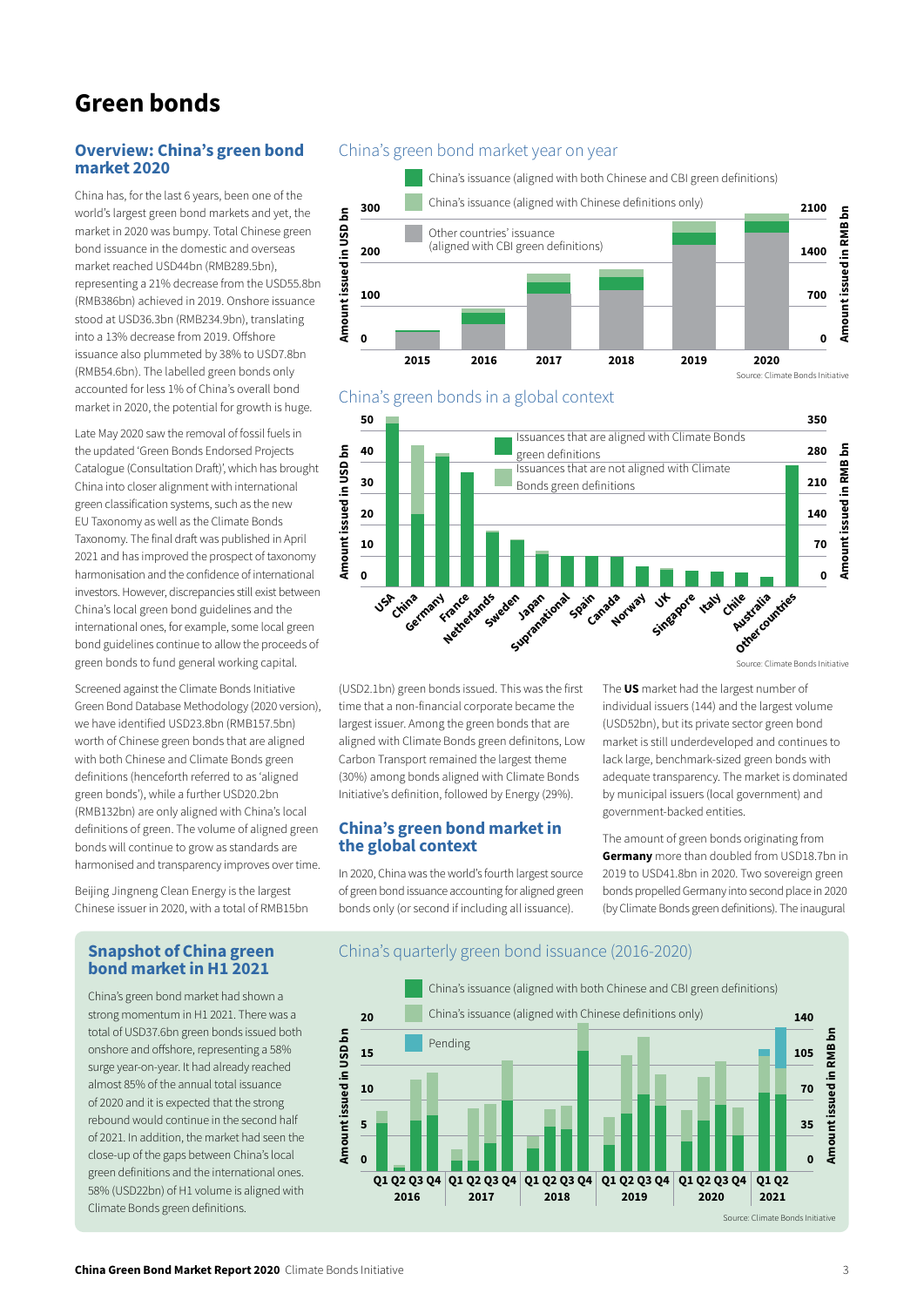10-year green Bund was priced in September, followed by a 5-year deal in early November with a combined size of EUR11.5bn (USD13.8bn).

**France** landed in third place with a total of USD37bn. The green government bond (GrOAT) was tapped three times for a total of USD7.4bn in 2020. The GrOAT is the single largest green bond in the market, with a total amount outstanding of EUR27.4bn (USD31.1bn).

In China, the green bond market has clearly been affected by the ramifications of the COVID pandemic, with many issuers preferring to issue social-themed bonds, especially those pertaining to the pandemic response. This was also a result of the shift of regulatory focus to COVID-related financing in the first half of the year. However, the green bond market saw a rebound in the second half of the

year, especially in Q3 when China made its carbon neutrality commitment. In addition to this policy announcement, China's green bond market also showed positive development in many aspects, such as the continued increase of non-financial corporate issuers. China also continues to have one of the largest offshore green bond markets in the world.

#### Onshore vs offshore

#### 18% of green bonds were issued in the offshore markets

16 issuers raised a total of USD7.8bn (RMB54.6bn) in offshore green bond issuance. Despite the 38% decrease in volume from the USD12.5bn (RMB87.5bn) achieved in 2019, 11 of them were new to the overseas green bond market. This mainly included real estate developers such

as Landsea Green Properties, Yango Justice, Yuzhou Group, and Zhenro Properties, as well as renewable energy operators ENN energy, Concord New Energy, and CIFI Holdings.

Most (86%) of the offshore deals were denominated in USD, and EUR ranked the second (7%), followed by CNY (5%). Hong Kong Exchange (HKEX) remained the largest listing venue for Chinese offshore green bonds, accounting for 54% of the total offshore volume in 2020. London Stock exchange (LSE) was the second largest offshore market for Chinese deals, with Singapore Stock Exchange (SGX) being the third. Green building was the largest sector financed by offshore green bonds (35%), followed by low carbon transport (29%).

## Currency denominations of Chinese green bonds in 2020 Listing venue of Chinese offshore

green bonds



#### Green kungfu bonds

Kungfu bonds - referring to Chinese bonds denominated in USD and issued offshore, are a rising asset class gaining traction in the global market. Greater onshore regulation and rising funding costs in China's debt capital market are driving the growth of Kung Fu bonds. There is an increasing preference for corporates to source funding for their activities from the dollar bond market. Kung Fu bonds also give the issuer exposure to a new investor base. For global investors looking to capture higher yields, Kung Fu bonds are an appealing way of gaining exposure to the Chinese market while managing financial risks.

As of December 2020, there had been a total of USD30bn (RMB210bn) Kung Fu bonds labelled as green, representing 68% of overall Chinese green bonds issued offshore since 2015. Among the 40 green Kung Fu bond issuers, Industrial and Commercial Bank of China (ICBC) is the largest issuer with a total of USD6.75bn issued cumulatively, followed by Bank of China (USD5.1bn from via three branches).

#### Chinese offshore green bonds by currency

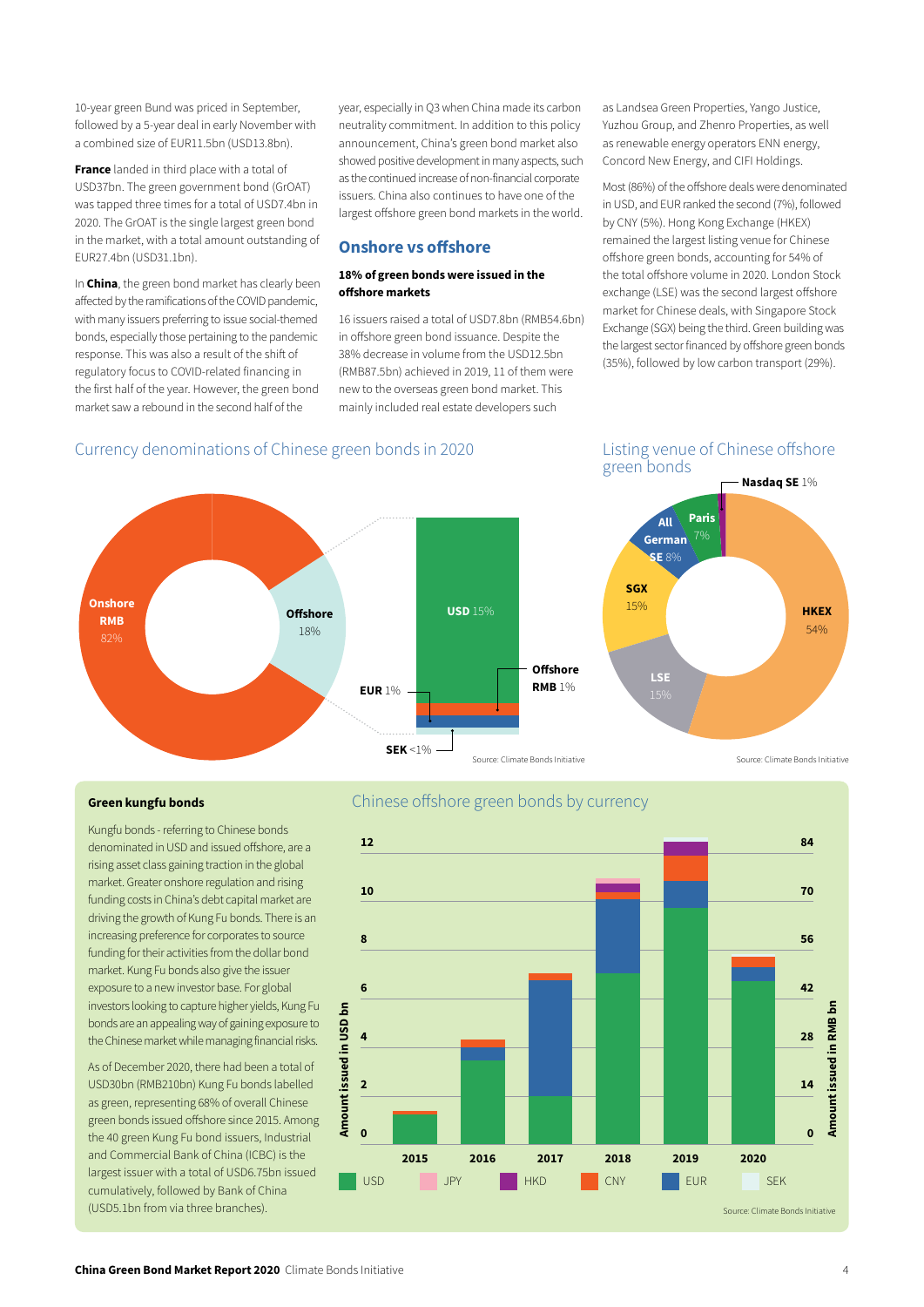#### Green dim sum bonds

A dim sum bond refers to an RMBdenominated bond issued in Hong Kong. Dim sum bonds are marketed to foreigners who wish to circumvent Chinese capital controls, but still have direct exposure to RMB-denominated assets. Multinational corporations may choose to issue these

#### Denominated currency of Hong Chinese offshore green bonds by listing venue (2015-2020) Kong listed Chinese green bonds

bonds to access regional financing from foreign creditors without restrictions or strict oversight from Chinese authorities.

Hong Kong Exchange is the largest marketplace for offshore Chinese green bonds, with a total listing volume of USD15.4bn (RMB107bn). This accounts for 37% of all Chinese offshore green bond issuance since 2015.

Cumulatively, USD1.6bn (RMB11.4bn) of Chinese green bonds listed on Hong Kong Exchange are denominated in RMB - hence classified as Green Dim Sum bonds. Bank of China is the largest green Dim Sum bond issuer, with a total of three issuances in 2016 (RMB1.5bn), 2019 (RMB2bn) and 2020 (RMB3bn), respectively.



#### Green panda bonds

Panda bonds are onshore RMB-denominated debt issued in China by foreign/overseas issuers. The panda bond market is used as a capitalraising platform for foreign entities targeting domestic investors and hence, domestic investors are the main purchasers of these bonds. The New Development Bank is the largest green panda bond issuer (RMB3bn, 2016), while Beijing Enterprise has the most deals (a total of three deals issued in 2016, 2019 and 2020).

The China Interbank Market is the largest marketplace for green panda bonds that has a total of USD571m issued, representing 47% of all cumulative issuance. Shenzhen Stock Exchange is the second largest, with USD342m (28%), followed by Shanghai Stock Exchange (USD300m, 25%).

## Green panda bond issuance



#### Number of issuers Number of bonds: Total amount issued Green panda bonds 5 9 RMB8.5bn (USD1.2bn) Green kungfu bonds 40 64 RMB210bn (USD30bn) Green dim sum bonds 5 5 RMB11.4bn (USD1.6bn)

#### **China Green Bond Market Report 2020** Climate Bonds Initiative **5 and Struck Report 3020** Climate Bonds Initiative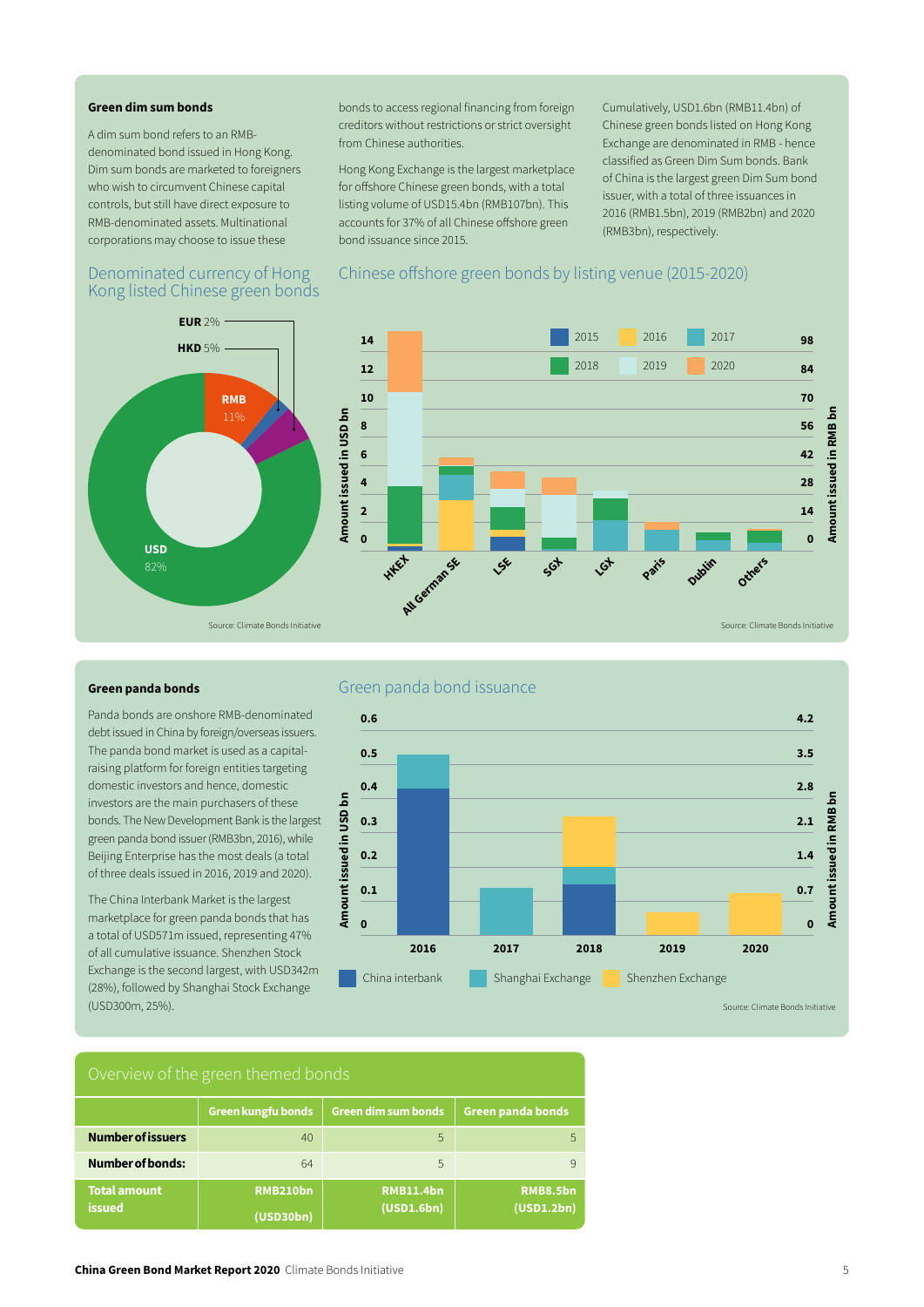#### Issuer types

2020 was marked by new developments in China's profile of issuer types. The most noticeable was the strong growth in the total volume of green bonds issued by government-backed entities that increased by 18%, representing 38% of the total volume of issuance in 2020.

Government-backed entities contributed USD17bn (RMB119bn) to total green bond issuance in 2020, representing 38% of 2020 issuance. Climate Bonds Initiative categorises local government financing vehicles (LGFVs) as government-backed entities in China's context. LGFVs are financing firms established and owned by the local government in order to fund the construction of public projects. Green bonds issued by LGFVs largely reflect Chinese local governments' ambitions to address climate change and local environmental issues.

There are four formal levels of administration in China - provincial, prefectural, county and township. The issuance of government-backed entity green bonds varies significantly across provinces. Metro and urban public transit projects are the most funded project type by governmentbacked entity issuers. Local water authorities such as Guizhou Water Investment, Qingdao Water Group and Hangzhou Water Affaires Group are among the largest government-backed entity issuers. In 2020, the amount issued by government-backed entity green bonds volume was up 30% from the preceding year.

Non-financial corporates had the highest share since 2015. Beijing Jingneng Clean Energy was the largest non-financial corporate issuer in 2020, with one bond amounting USD2.1bn (RMB15bn). The bond's net proceeds were exclusively directed to financing and refinancing wind and solar projects, as well as to supplement the working capital that was related to the company's wind and solar business. Among the total 53 corporate issuers, 45 were new to the market. These included Shenhua New Energy – a fully owned subsidiary of Shenhua which is the largest state-owned coal mining enterprise inMainland China and in the world – that issued a RMB1bn green bond purely financing wind and solar project development. Chongqing Rail Transit, Jiangsu Railway and Shenyang Metro were also among the new issuers bringing finance to intercity and urban rail construction.

**Financial corporates'** share decreased by 19% yearon-year. The actual amount and share of financial corporates both dropped from 2019, witnessing the lowest annual issuance in absolute terms since 2016. There were only 14 financial corporates issuing green bonds in 2020, totalling USD6.6bn (RMB46.2bn). USD2.9bn (RMB20.3bn) were issued in the domestic market, while USD3.7bn (RMB25.9bn) were issued in the offshore market.

Among the nine domestic issuers, five were commercial banks and four were financial

#### The evolution of green bond issuer types





Government-backed entity green bond issuance

leasing companies. Huaxia Bank, Bank of Ganzhou, Auhui Maanshan Rural Commercial Bank, Chongqing Rural Commercial Bank and Fuyang Yingquan Rural Commercial Bank are first-time issuers that brought a total of USD2bn (RMB14.1bn) to market in 2020.

Offshore issuance included Industrial Bank's debut offshore green bond (USD450m) that provided financing for the implementation, construction, maintenance, and development of energy efficiency-enhancing technologies that must result in at least 20% of energy savings. Bank of China brought a dual currency (USD and RMB) 'Blue' bond through its Paris and Macau branches respectively, adding USD942m to its existing green bond programme. The offshore green deals from China Construction Bank (USD1.2bn) and China Merchants Bank (USD800m) both carry Climate Bonds Certification.

ABS issuance fell by 33% year on year. The first Chinese green ABS were issued in 2016. however, green securitisations remain a small proportion of the green bond market, and the potential for growth is huge. Allocations have covered a variety of use of proceeds categories such as renewable energy, low-carbon buildings, water management and low-carbon transport. The types of securities have also become more diversified and included revenues from wind turbines and other renewable energy equipment leasing, green commercial building mortgage receivables, and account/bill receivables.

In 2020, however, ABS issuance saw a 33% decrease from the 2019 basis. There were also eight green ABS deals that did not meet the Climate Bonds Database requirements either because the underlying assets were not considered green or there was a lack of disclosure. Examples include Chongqing Yuanda Flue Gas Treatment Franchise Co and Xi'an Hitech Zone.

By aggregating smaller-scale funding into a common structure split into tranches with different risk profiles, securitisations enable institutional investors with different mandates to finance small-scale assets and small- and medium-size businesses. An ABS instrument can be defined as "green" when the underlying cash flows relate to low-carbon assets or where the proceeds from the deal are earmarked for investing in low-carbon assets.

Source: Climate Bonds Initiative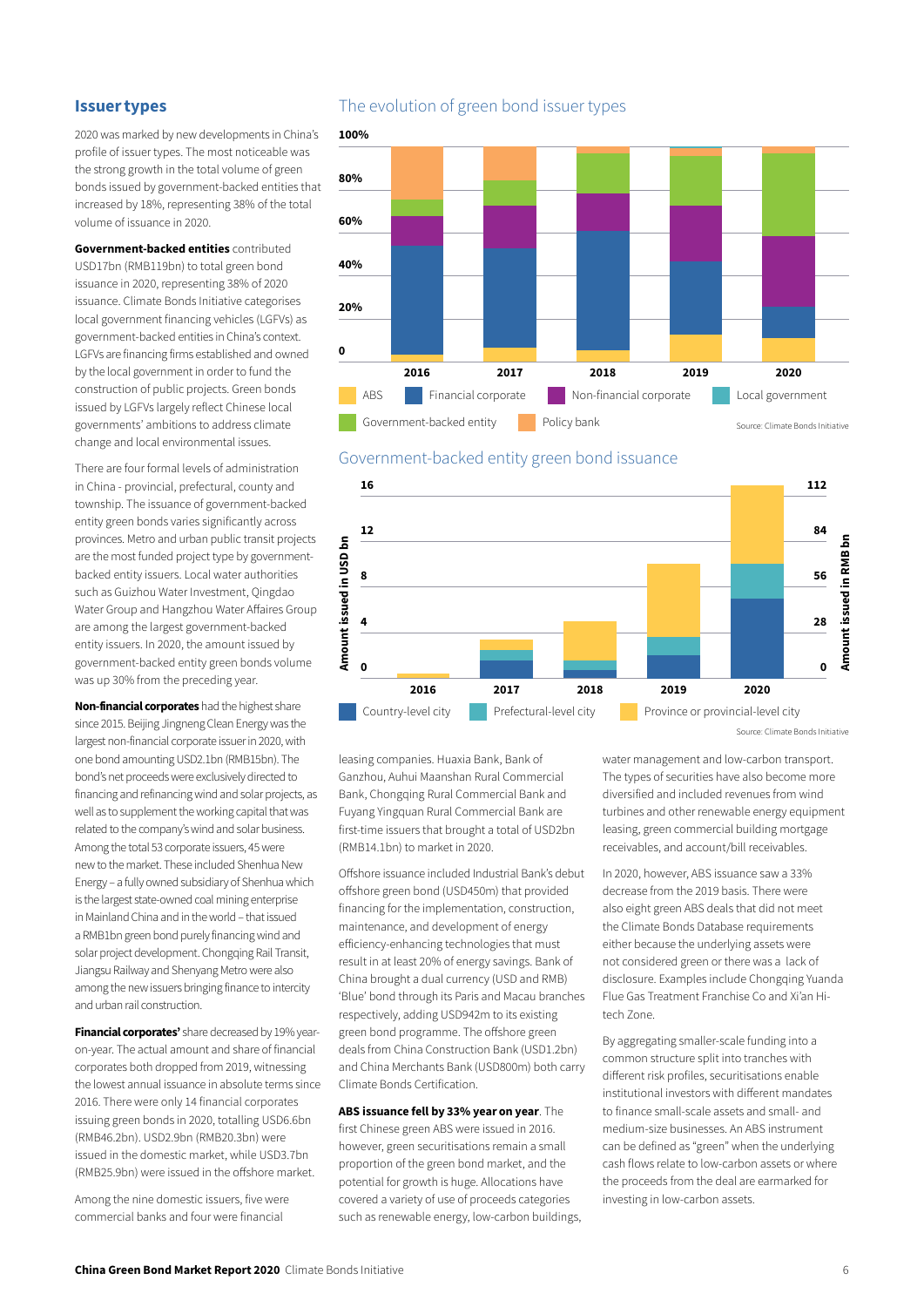#### External reviews

#### The majority of green bonds carry a SPO

The profile of external reviews obtained by Chinese issuers changed significantly in 2020. The total volume of green bonds that carried any form of external reviews dropped drastically from 78% to 61%. Specifically, all offshore issuance carried at least one form of external review, while 47% of bonds issuance onshore did not carry any external review - which is a substantial increase versus only 28% of non-reviewed deals in 2019. These mainly comprised private placements, ABS deals and bonds approved by NDRC whose green bond guidelines do not require an external review.

Second-Party Opinions (SPO) remained the most popular external review type in both onshore and offshore markets, representing 62% and 42%, respectively.

The volume of **Certified Climate Bonds** (CCB) increased by 24% year on year. CCB remained a larger share on the offshore market – 25% of all Chinese offshore green bonds volume carry Certification, compared to 5% on the domestic market. Domestic CCB from 2020 included bonds from Nanjing Jiangbei New Area Public Assets Investment & Development, Anhui Maanshan Rural Commercial Bank, and China Development Bank.

See appendix 4 on the differences between types of external reviews, including green bond assurance, SPO, Climate Bonds Certification and green bond rating.

Lianhe Equator became the largest external reviewer with USD7.2bn deals including a USD57m (RMB400m) Certified Climate Bond. This is followed by EY, with a total of 6.7bn including USD2.9bn offshore and USD3.7bn onshore deals. EY remained the largest external reviewer in the offshore market.

Local external review providers are gaining substantial market share despite three of the top four still being international firms (by volume). The rise of local external reviews is largely due to the rise of SPOs, which are provided by a diverse set of environmental consultants – many of which are Chinese – as opposed to a relatively small group of assurance providers.

## Chinese green bonds external reviews by markets



Other top local reviewers include CCX, CECEP, iGreenBank, and Golden Credit. All of these were able to increase their volumes considerably in 2020.

#### China remains one of the largest global sources of Certified Climate Bonds

In 2020, Chinese issuers brought four new Certified deals to the market. In addition to these, China Development Bank's four tap issuances following the initial deal that carries Climate Bonds Certification. In total, there were USD3.6bn green bond issuance are Certified, representing a 24% increase from the 2019.

#### Nanjing Jiangbei New Area Public Assets Investment & Development (RMB490m),

debuted with a green bond Certified against the Water Infrastructure Criteria of the Climate Bonds Standard, maturing in three years' time. The proceeds will be used to refinance the construction of three new sewage treatment plants in Jiangbei New Area, which is part of the Yangtze River delta area. Annual reports will have information on the allocation of the proceeds, as well as indicators of the sewage treatment plants, including the amount of water treated. It is also the first time the Climate Bonds [Standard Version 3](https://www.climatebonds.net/climate-bonds-standard-v3).0 being used for a Certification in China.

Maanshan Rural Commercial Bank. In 2017, IFC launched an innovative framework to encourage Chinese commercial banks to mainstream green finance and channel more capital into climate-smart investments. China Maanshan Rural Commercial Bank has signed an agreement with IFC, and was the first partner to adopt the framework. The RMB400m issuance, marking the first green bond from a commercial bank issued in China's onshore market that carries Climate Bonds Certification, has demonstrated the bank's commitment to adopt the international best practice. All net proceeds are allocated to solar and water infrastructure.

China Development Bank. In 2020, China Development Bank received Certification for new tap issuances of a green bond it had issued in November 2019. These taps were the first onshore bond to be sold in the interbank bond market, the Shanghai Stock Exchange, the Shenzhen Stock Exchange, the Bond Connect scheme and the over-the-counter market all at the same time.

China Construction Bank. The first Certified Climate Bond from the issuer was through its Luxembourg branch in 2018, the bond refinanced loans that they have made to companies that have build projects in the relevant Sector Criteria. For example, the loan portfolio includes loans made to a 344km electrified railway, a 200MW wind farm and a sewage treatment plant. In 2019 and 2020, the bank has brought another two Certified Bonds through its Hong Kong branch.

China Merchants Bank. The first Certified issuance from China Merchants Bank was issued through their Hong Kong branch. The proceeds will be allocated to 7 urban metro projects in China.

#### The [Climate Bonds](https://www.climatebonds.net/files/files/Climate%20Bonds%20Certification%20Standard%20Scheme.pdf)  [Standard and](https://www.climatebonds.net/files/files/Climate%20Bonds%20Certification%20Standard%20Scheme.pdf)  [Certification Scheme](https://www.climatebonds.net/files/files/Climate%20Bonds%20Certification%20Standard%20Scheme.pdf)

is a labelling scheme for bonds, loans & other debt instruments. Rigorous



scientific criteria ensure that it is consistent with the goals of the Paris Climate Agreement to limit warming to under 2°C. The Scheme is used globally by bond issuers, governments, investors and the financial markets to prioritise investments which genuinely contribute to addressing climate change.

#### Certified Climate Bonds

| <b>Issuers</b>                                                                 | <b>Date</b> | Size (in issuance<br>currency) | Size (USD) | <b>Sector Criteria</b> | <b>Climate Bonds</b><br><b>Approved Verifier</b> |
|--------------------------------------------------------------------------------|-------------|--------------------------------|------------|------------------------|--------------------------------------------------|
| <b>China Merchants Bank</b>                                                    | 09/2020     | USD800m                        | USD800m    | Low carbon Transport   | FY China                                         |
| <b>China Construction Bank</b>                                                 | 08/2020     | USD500m                        | USD500m    | Low carbon Transport   | FY China                                         |
|                                                                                |             | USD700m                        | USD700m    | Low carbon Transport   | FY China                                         |
| <b>China Development Bank</b>                                                  | 08/2020     | RMB <sub>6</sub> bn            | USD1.43bn  | Low carbon transport   | FY China                                         |
| Anhui Maanshan Rural Commercial Bank                                           | 06/2020     | RMB400m                        | USD57m     | Solar, water           | Lianhe Equator                                   |
| Nanjing Jiangbei New Area Public Assets<br><b>Investment &amp; Development</b> | 04/2020     | RMB490m                        | USD69m     | Water                  | The iGreen Bank                                  |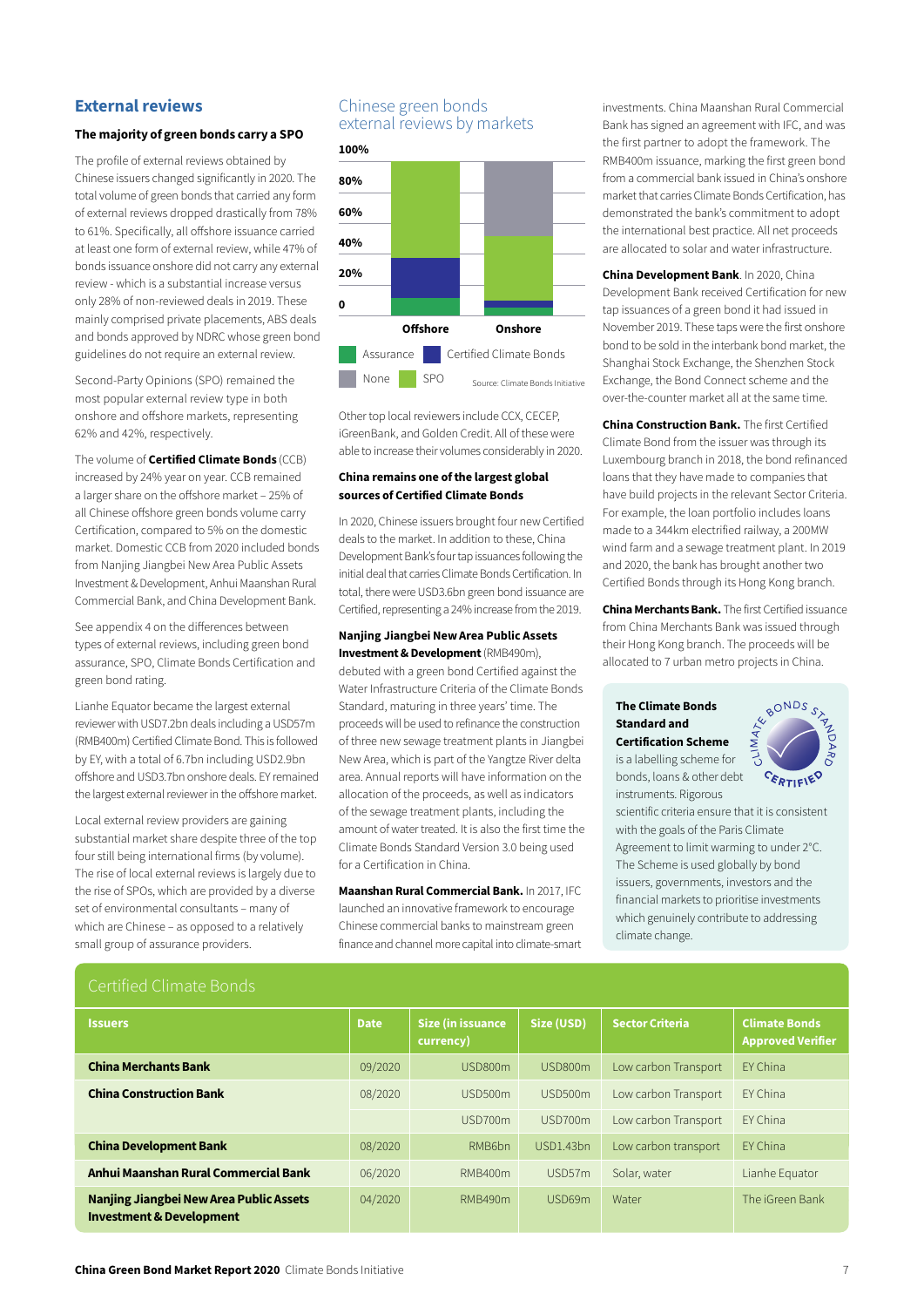#### Use of proceeds

#### Use of proceeds by Climate Bonds Initiative definition

Low Carbon Transport remained the largest theme (30%) among bonds aligned with Climate Bonds Initiative's definition, followed by Energy (29%). In the meantime, proceeds going to Low Carbon Building assets have seen a big surge in both absolute values and shares. In 2020, USD5.2bn worth of proceeds are allocated to green building or energy efficiency in the built environment that are in line with Climate Bond definitions. This more than doubled the volume in 2019 and represents 22% in the overall CBI-aligned green bonds. The other sectors, including Water, Waste, Land use have decreased in relative shares and volumes.

#### Use of proceeds by China's local definition

In 2015, the People's Bank of China (PBOC) issued [Guidelines](http://www.greenfinance.org.cn/displaynews.php?cid=79&id=468) defining criteria and category for green bond projects, which cover green financial bonds within the inter-bank market. It sets out the official requirements for what projects qualify as green, management of proceeds and reporting, and a taxonomy in the form of a Green Bond Endorsed Project Catalogue. May 2020 saw the release of a consultation draft of China's [2020](http://www.pbc.gov.cn/tiaofasi/144941/144979/3941920/4029578/index.html)  [Green Bond Catalogue](http://www.pbc.gov.cn/tiaofasi/144941/144979/3941920/4029578/index.html), jointly rolled out by PBoC, China's central bank, the China Securities & Regulatory Commission (CSRC) and the National Development & Reform Commission (NDRC). The official version of the new green bond catalogue was released in April 2021. The consolidation of the multiple pre-existing green bond catalogues means that going forward, the identification of the "green" attributes of all bonds will be based on the criteria of the Green Bond Endorsed Project Catalogue (2021 Version), regardless of their type or the market in which they are issued.

Use of proceeds by China's

local definition

## Use of proceeds (by Climate Bond Initiative definition)





The draft catalogue classifies green projects into 6 level-I industry categories: Energy-saving and Environmental Protection Industry, Cleaner Production Industry, Clean Energy Industry, Eco-environment Industry, Green Upgrading of Infrastructure, and Green Services, thereafter, followed by 25 level-II, 48 level III and 203 level-IV categories.

The 2020 Catalogue aims to form a unified catalogue, and adjustments have been made in the following aspects. First, it removes controversial coal investments such as "clean" coal usage including super-critical coal-fired powerplants, coal mining and coal washing, bringing China into closer alignment with international standards. Secondly, it follows the structure of the 2019 Green Industry Guidance Catalogue and made re-categorisation from the 2015 version. The further alignment with the

industry catalogue together with its associated technical criteria instruction document enables, in principle, multiple Chinese authorities to better coordinate policies regarding investment, pricing, budgets and taxation to facilitate the development of green industries. For example, Energy-saving, and Pollution Prevention and Control sectors in the 2015 version are integrated into the Energy-saving and Environmental Protection Industry in 2020 Catalogue and Clean Transportation is replaced by the Green Upgrading of Infrastructure, etc.

In Climate Bonds Initiative's research on Chinese green bonds, use of proceeds (UoP) allocation in accordance with the 2015 version catalogue has been analysed as the new 2020 catalogue had not been adopted by the majority of issuers. However, a hight level mapping can be seen as follows.



#### Comparisons between 2015 and 2020 version of China green bond catalogue

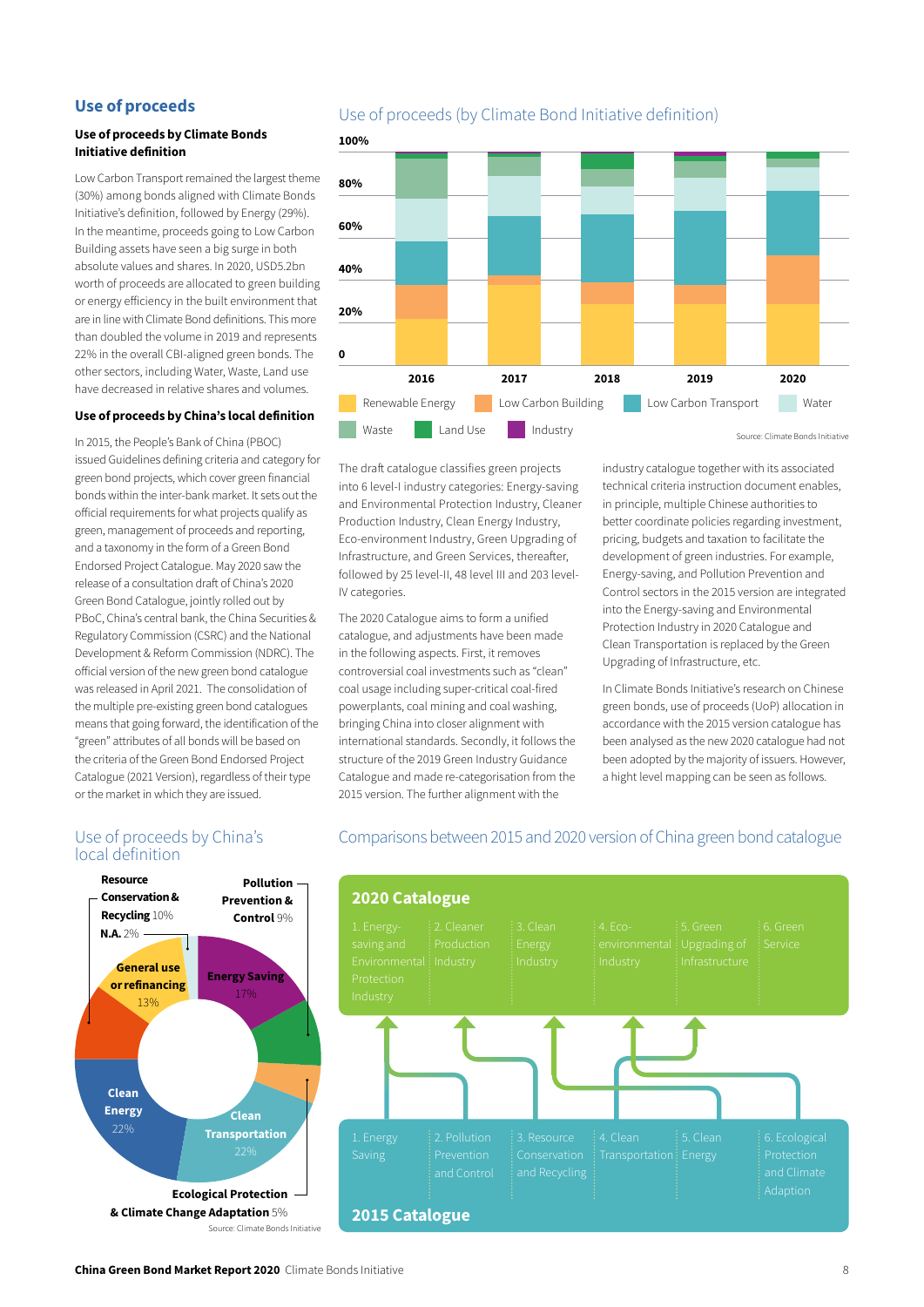The share of Clean Transport that fits PBOC definitions fell to 22% - this was despite the increase in absolute volume from USD11.8bn(RMB82.3bn) to USD14.4bn(RMB100.5bn). The share of proceeds raised to support Ecological Protection & Climate Change Adaptation and Resource Conservation & Recycling also experienced a fall as compared to 2019. The largest increase came from the Clean Energy sector).

#### Tenor & Rating

55% of China's domestic market is composed of short-dated bonds (term up to 5 years) and these are primarily issued by Non-Financial Corporates. Bonds with a tenor of 5-10 years make up 30% of the total, and government backed entity dominate this bracket. Bonds with a tenor longer than 10 years make up 8% of the total.

#### Maturity profile of the onshore green bond market

By the end of 2020, the total outstanding amount of China's domestic green bond market stood at USD139bn(RMB917bn), including USD71bn(RMB468bn) of internationally aligned green bonds and USD68n(RMB448bn) of bonds which only comply with China's local definitions. A total of USD111bn(RMB732.6bn) worth of green bonds in China reach maturity in the next 5 years, representing 80% of the total outstanding – this reflects that most Chinese bonds are medium- or short-termed. Meanwhile, the maturity profile suggests a significant opportunity for green bond refinancing. The potential of future increase could also be coupled with the potential of green bond labelling from climate-aligned issuers. This would naturally be further encouraged by policy incentives by providing more incentives to green bond issuers.

## Green bonds tenor



## Maturity profile of onshore Chinese green bonds



Source: Climate Bonds Initiative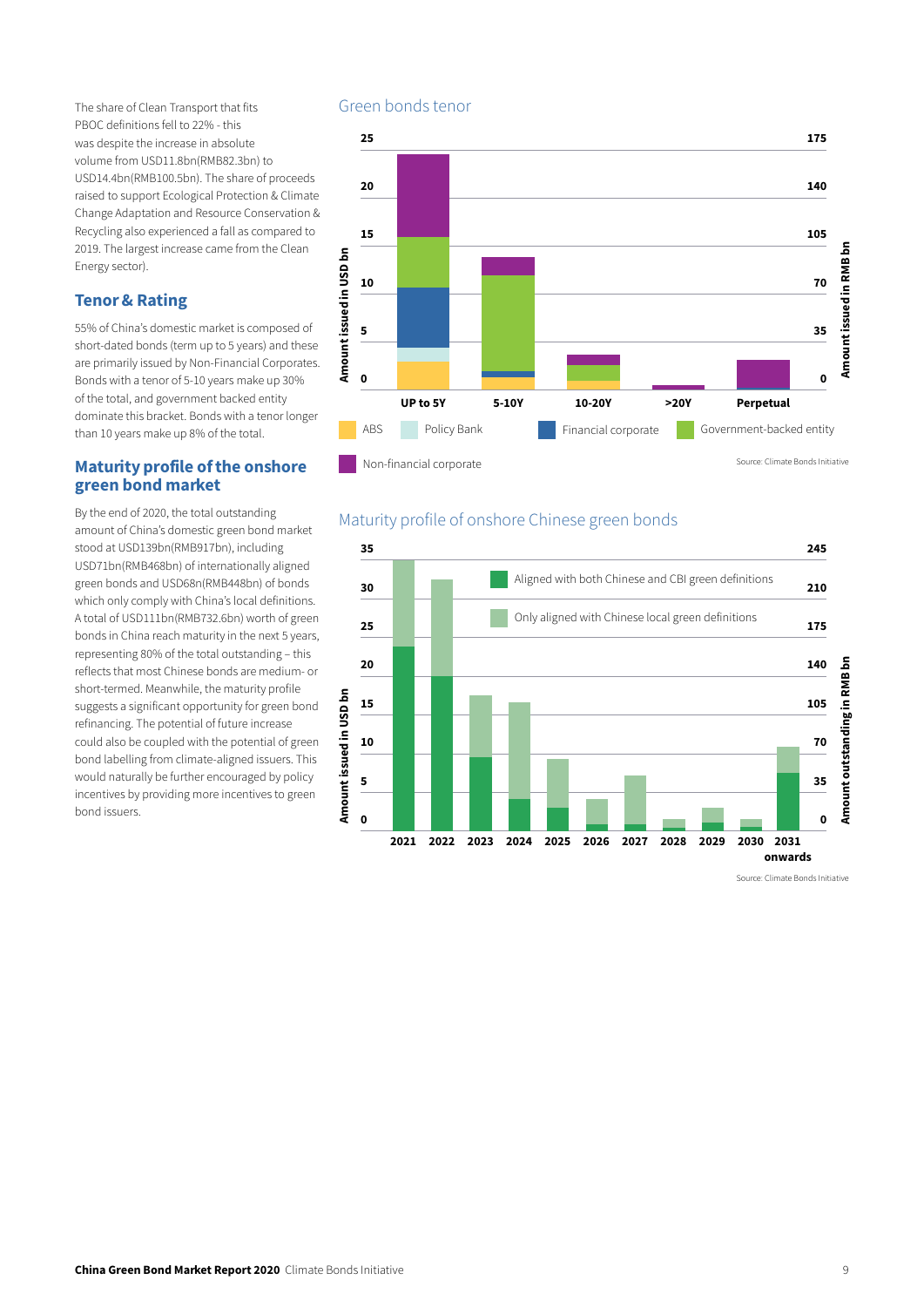#### Alignment with Climate Bonds Initiative Green Bond Database Methodology



#### Climate Bonds Initiative Green Bond Database Methodology (2020 version) in a snapshot

To reflect the green bond market evolution as well as changes made in the recently published the [Climate Bonds Standard Version 3.0](https://www.climatebonds.net/climate-bonds-standard-v3) and the new [Climate Bonds Taxonomy](https://www.climatebonds.net/standard/taxonomy), the Green Bond Database Methodology (2020 v1.1) was released.

The revised Methodology is a substantial revision of the 2018 Methodology and seeks to provide significantly greater transparency and clarity on the process, considerations and distinctions between different segments of the Climate Bonds Green Bond Database.

#### What's new?

• 100% of net proceeds need to be aligned. Only bonds which are expected to allocate all net proceeds to aligned green assets, projects and activities will be included in the Climate Bonds Green Bond Database. Climate Bonds Initiative previously required at least 95% of gross proceeds to be aligned as a Database inclusion criterion and allowed issuers use up to 5% of proceeds to cover issuing costs or other expenses. • 100% of net proceeds need to be aligned. Only<br>bonds which are expected to allocate all net<br>proceeds to aligned green assets, projects<br>and activities will be included in the Climate<br>Bonds Green Bond Database. Climate Bond

The change from 95% to 100% primarily reflects the current market practice where most issuers tend to disclose the use of net proceeds, which is the amount received after all costs and expenses are deducted. The new requirement will better reflect the green credentials of a bond in the database.

• Eligible expenses are a new aspect. Historically, the focus has been on direct financing of physical assets and projects and indebtedness incurred to finance physical assets. This has been expanded to other related and supporting expenditures for physical assets that conform to the eligibility criteria. For example, Climate

Bonds Initiative is supportive of Research & Development (R&D) aimed at improving our collective ability to address climate change for example by helping to commercialise new low-carbon technologies. We encourage late stage R&D spending that is likely to provide an immediate to near-term investment in capital assets that can deliver positive climate benefits.

• The EU taxonomy may be used as a point of reference or proxy for sector-specific criteria for which there are no relevant Sector Criteria yet under the Climate Bonds Standard. This will be re-assessed as Climate Bonds Initiative develops and releases new Sector Criteria.

## CBI-aligned vs non-aligned green bonds



The Climate Bonds Green Bond Database

# Identifying Climate Bonds Initiative

| <b>Debt</b><br>labelled by<br>the issuer <sup>†</sup> | <b>Climate</b><br><b>Bonds</b><br><b>Certification*</b>              | <b>Certified debt instruments</b><br>that are publicly available                                                                                                                                      | <b>Aligned Green Bond List</b>                                                              |
|-------------------------------------------------------|----------------------------------------------------------------------|-------------------------------------------------------------------------------------------------------------------------------------------------------------------------------------------------------|---------------------------------------------------------------------------------------------|
| CUNATIONS ST<br>CERTIFIED                             | <b>Non-debt instrument</b>                                           | <b>Non-debt instrument list</b>                                                                                                                                                                       |                                                                                             |
|                                                       | <b>Confidential deals</b>                                            | <b>Confidential deals list</b>                                                                                                                                                                        |                                                                                             |
| <b>Green and</b><br>equivalent<br><b>labels</b>       | <b>Debt meets CBI Green Bond</b><br><b>Database requirements</b>     |                                                                                                                                                                                                       |                                                                                             |
|                                                       | <b>Debt does not meet Green</b><br><b>Bond Database requirements</b> | <b>Non-aligned Green Bond List</b>                                                                                                                                                                    |                                                                                             |
|                                                       | Sustainabil-<br>ity, Social<br>and related<br><b>bonds</b>           | All proceeds are for green<br>purposes and meet CBI Green<br><b>Bond Database requirements</b><br>Note: these bonds will be included in both green<br>bond and social & sustainability bond databases | <b>Climate Bonds Initiative</b><br><b>Social and Sustainability</b><br><b>Bond Database</b> |
|                                                       |                                                                      | <b>Proceeds are partly or solely</b><br>for social purposes                                                                                                                                           |                                                                                             |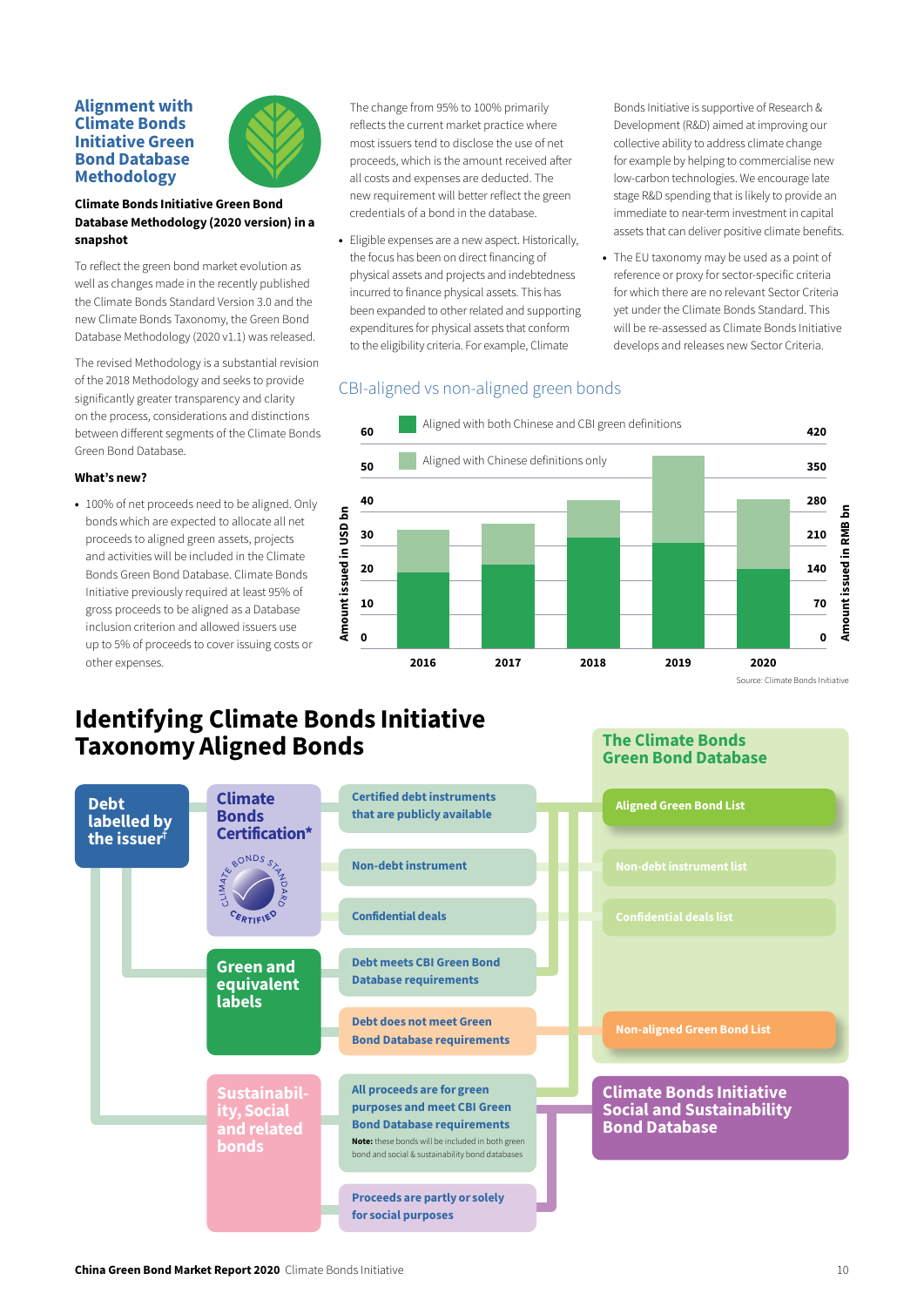• Clearer rules on Adaptation and Resilience (A&R) measures. Most green bond financing to date has been allocated to climate change mitigation. Climate change adaptation and resilience (A&R) measures are also eligible. Climate Bonds Initiative published new Climate Resilience Principles [in late 2019](https://www.climatebonds.net/resources/press-releases/2019/09/climate-bonds-releases-new-climate-resilience-principles-framework) year which shaped our views around database inclusion.

Financing of A&R will be included in the Climate Bonds Initiative Green Bond Database if the issuer can demonstrate that the A&R use of proceeds do not finance assets or activities that undermine emissions reductions goals. For example, adaptation and resilience projects that lock in fossil fuel technology will not be eligible and may lead to the bond not being included.

Although regulators in China have made tremendous efforts to bridge the gap between green bond definitions, the continued discrepancy between local and international definitions on green assets means that some projects considered green in China are not aligned with the Climate Bonds Initiative Green Bond Database Methodology (2020 version). In 2020, the volume of non-aligned green bonds has reached USD20.2bn (RMB132bn), or 46% of the total issuance. Steps toward addressing the discrepancies in the Use of Proceeds (UoP) requirements by some Chinese regulators would further encourage international investors to access a significant amount of labelled green bonds from Chinese domestic market.

Our analysis of green bond data has identified three main factors leading to this non-alignment:

1. proceeds allocated to working capital that is not linked to green projects/assets;

2. proceeds used for financing projects that are not in line with Climate Bonds Taxonomy, and

3. lack of information on the use of proceeds

#### Proceeds allocated to general working capital accounts for the largest non-alignment category

As required in the updated methodology, all net proceeds of a green bond proceeds should be clearly linked to specified green assets, projects and/or activities. However, this threshold requirement has been relaxed for several subsections of Chinese domestic markets, irrespective of the rolling out of an unified green bond catalogue that defines what projects can be considered as green.

For example, NDRC – the regulator overseeing China's Enterprise Bond market - allows green bond issuers using up to 50% of bond proceeds to fund general working capital. The Shanghai

## Categories of non-alignment



Source: Climate Bonds Initiative

#### Stock Exchange also sets rules for green Corporate Bonds listed on its platform, allowing issuers with more than 50% of operating revenue generated from defined green industries to issue green corporate bonds without specifying the underlying green projects, and and issuers can label the bond as 'Green' as long as a minimum of 70% of the funds raised is used in green sectors.<sup>2</sup>

In 2020, over USD15bn (RMB97.5bn) worth of labelled green bonds did not meet the green asset threshold due to proceeds allocation to general working capital, accounting for three quarters of total non-aligned volume in 2020, reaching the highest share and representing a significant surge from a mere 1.4% of in 2016 when the market started to grow.

#### The share of bonds financing non-aligned projects has continued to fall

In 2020, USD3.6bn (RMB23.4bn) worth of bonds are excluded from the Climate Bonds Initiative Green Bond Database due to the use of proceeds in non-aligned projects. However, the share (by volumes) in the overall non-aligned categories continued to fall, dropping from 83% in 2016 to 17% in 2019. The fall reflects the effectiveness of the efforts made to harmonise the China's local green bond definitions with global ones.

In the 2020 catalogue, the following project types related to 'clean coal' are removed, including the Ultra-low emissions retrofits of coal-fired power plant, clean fuel production, clean utilization of coal, manufacturing of non-regular oil and gas exploration and development equipment, manufacturing of offshore oil and gas exploration and development equipment, manufacturing

and operation of extraction and utilization facilities of coalbed methane (coal mine gas), renovation project and operation of peak shaving for coal-fired generator sets, etc.

However, gas remains in the new Chinese green bond catalogue, and this has led to exclusion of some Chinese bonds. For example, Tianjin Nengyuan Investment finances 'coal-to-gas' - a switching by retiring existing coal-fired capacity and replacing it with new and high efficiency gas plants. Similarly, Chongqing Yuanda Flue Gas Treatment Franchise and Xi'an Hi-tech Zone's issuance backed by gas-related projects are also excluded from Climate Bonds Initiative's database.

#### A small amount of bonds is considered as non-aligned due to the lack of information

The lack of sufficient information on a bond's green credentials may also result in the non-alignment to international green bond definitions. USD1.6bn(RMB10.4bn) worth of green bonds has been excluded due to the lack of transparency in 2020.

The minimum disclosure requirements on green bond issuers at issuance include:

1. specifying the use of proceeds category definitions, e.g. energy efficiency financing should be linked to a sector such as buildings, transport, grids, etc;

2. clarifying if social programmes also have specific green objectives or benefits, e.g. energy efficiency upgrades to social housing; and

3. confirming that no financing is directed towards fossil fuel power generation or related technologies.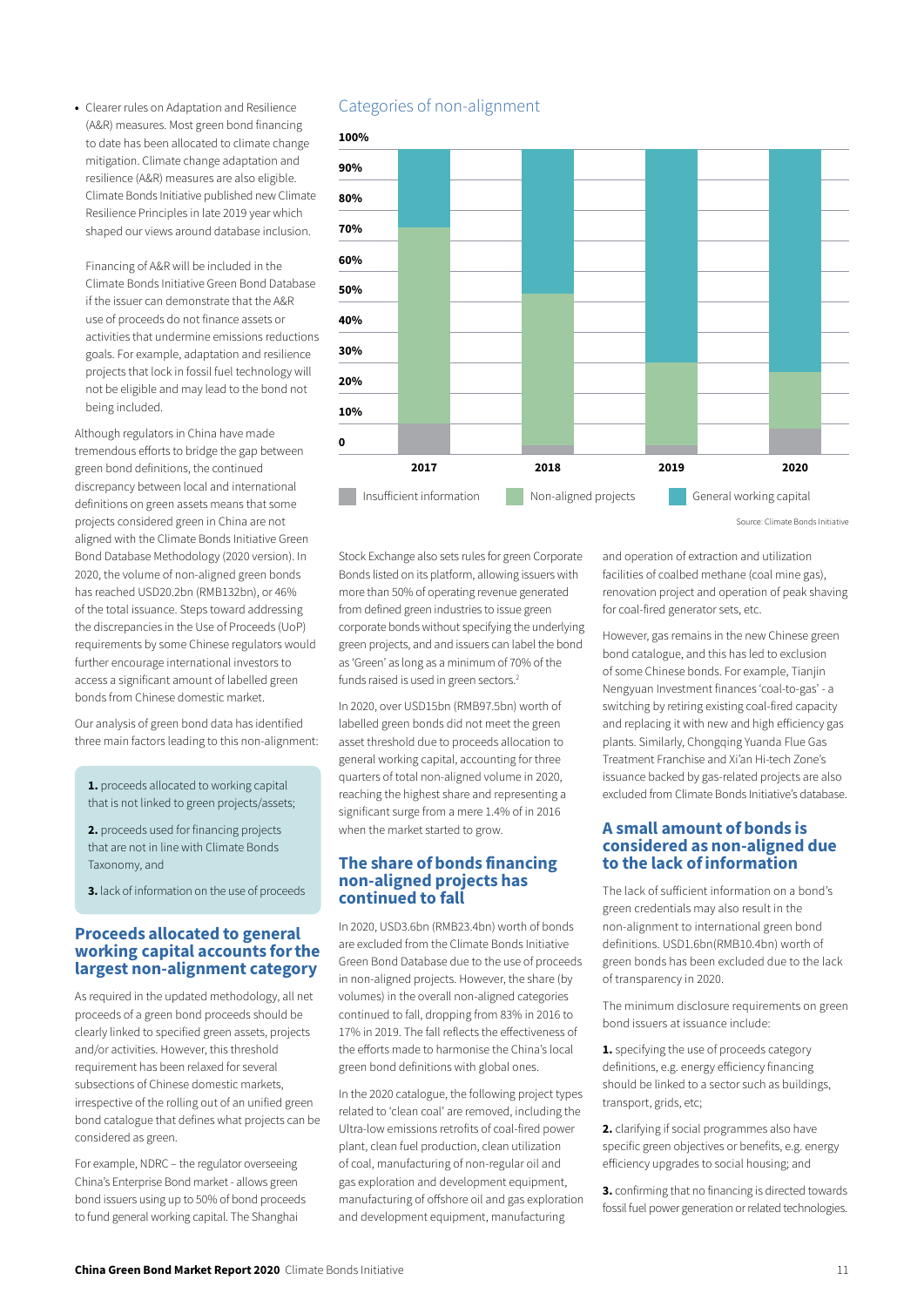## The potential for future internationally aligned green bond market

By Climate Bonds' definition, if not 100% of net proceeds is used for projects or assets that meet the eligibility criteria the bond will not be eligible for inclusion.

Our research on the proceeds allocation of nonaligned bonds uncovers that of the USD20.2bn

(RMB132bn) of Chinese green bonds that failed to meet the criteria in 2020, at least USD7bn (RMB45.5bn) was in fact allocated to eligible green projects but could not be included as a part of the same bond was financing general working capital or there was a lack of transparency.

If the general working capital rule was removed, the CBI-aligned allocation of proceeds could have reached USD30.8bn (RMB200.4bn) in 2020.

## Volume of proceeds potentially aligned with CBI definition

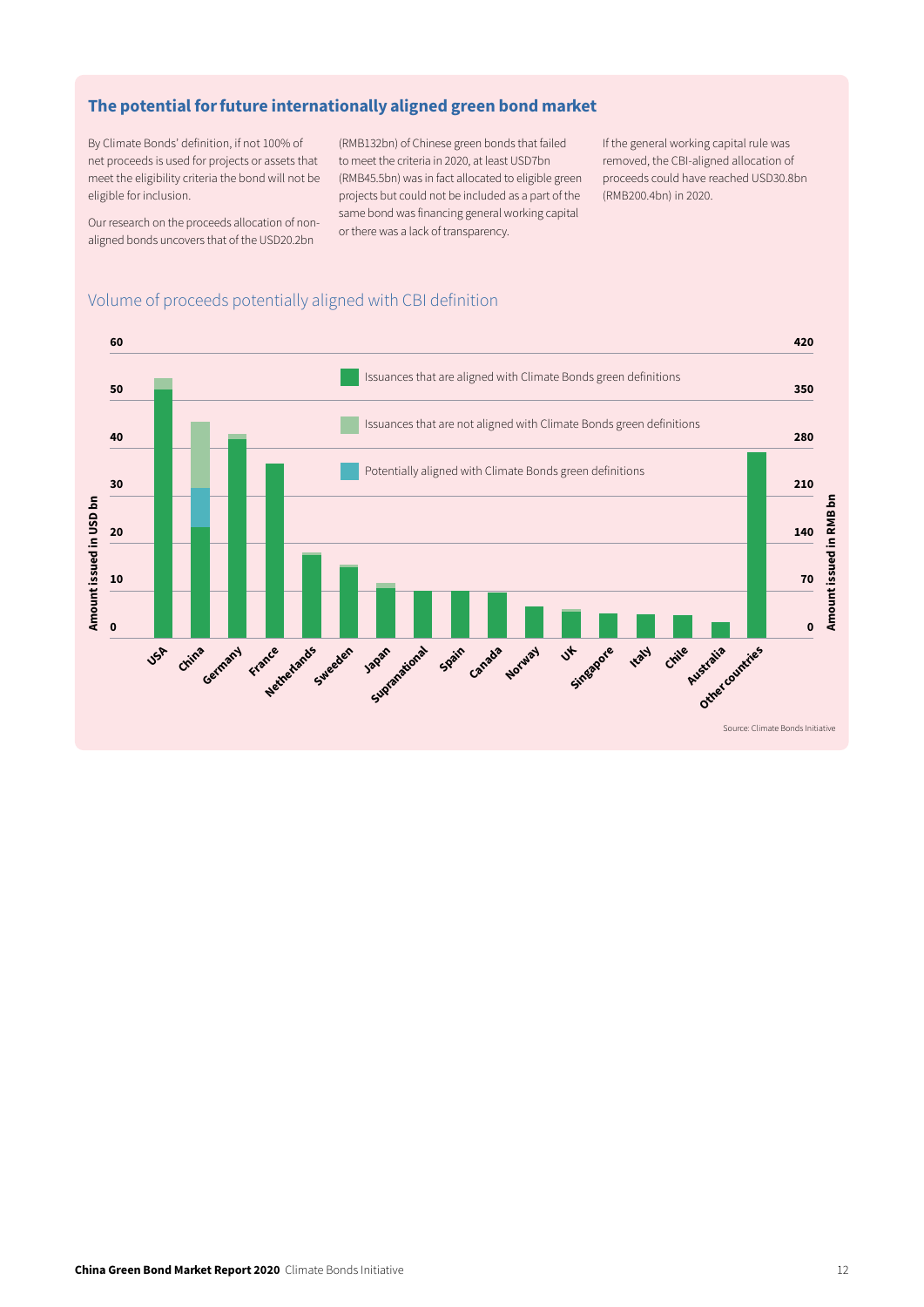# Climate-aligned bond market

Labelled bonds, including green bonds, benefit from a greater degree of transparency, as disclosure on the green credentials of the funding is often provided alongside financial information. This is due to well-established green definitions and market guidelines, which provide investors additional transparency on the use of proceeds.

In the meantime, the identification of a wider range of climate investment opportunities that are not necessarily labelled - is also crucial. In 2018, Climate Bonds identified more than USD1tn of climate-aligned bonds, with an additional USD389bn of labelled green bonds. To date, the labelled green bond market has more than doubled, having reached more than USD1tn.

Climate Bonds Initiative identifies climatealigned bonds. These bonds are not labelled as green bonds by the issuer, but finance climatealigned activities/assets. Climate-aligned bonds are identified via two research phases: the 'issuer screening' and the subsequent 'identification of climate-aligned bonds'. (See Climate-aligned methodology in Appendix A)

With USD325bn of climate-aligned bonds outstanding, China accounts for 36% of the overall climate-aligned universe identified by Climate Bonds Initiative. Most of the country's climatealigned debt comes from the Transport theme, with railway companies being the most prevalent.

The commitment to become net-zero by 2060 will require a shift to the country's energy paradigm with a drastic change in its energy generation mix. The ambitious carbon neutrality pledge also requires trillions of dollars in private-sector capital to finance both green and transition activities. The Chinese bond market is large enough to fill in the gap in climate funding. 96 climate-aligned issuers

**69** fully-aligned issuers

27 strongly-aligned issuers

**USD325bn** outstanding climate-aligned debt

**Top three climate themes:** Transport (USD261.2bn), Energy (USD48.5bn), Water (USD10.6bn)

Top 3 currencies: RMB (USD321.3bn), USD (USD2.7bn), HKD (USD1bn)

Therefore, scaling up climate finance via labelled green bonds will be one of the key paths for China if to push ahead its net-zero target.

#### Rail dominates China's climate-aligned

universe. China Railway Corp is the top issuer with a cumulative USD230.1bn of aligned outstanding bonds, which make up for 25% of the overall climate-aligned universe and 71% of that of China.

#### Energy is the second largest climate theme

The Energy theme is China's second largest climate theme after Transport and accounts for approximately 15% of climate-aligned outstanding volume (USD48.5bn and 37 climate-aligned issuers). The top three issuers are China National Nuclear Corp (3% of China's volumes, USD10.6bn), China Three Gorges Corp (3%, USD9.1bn) and China Yangtze Power (2%, USD7.8bn).

Water, Waste and Land use & agriculture account for over USD1bn of climate-aligned outstanding

debt. Water represents 3% of total volume (USD10.6bn and 22 climate-aligned issuers) with Beijing Enterprises Water Group being the top issuer (USD2.7bn). With USD2.4bn and 13 climate-aligned issuers, waste makes up roughly 1% of the volume; Yunnan Water Investment Co Ltd (USD<1bn) tops the theme's ranking. Land use & agriculture also accounts for 1% of volume (USD2.2bn and 3 climate-aligned issuers), with Sinar Mas Paper China Investment Co Ltd being the top issuer (USD1.5bn).

#### Opportunities for scaling up labelled bond issuance

More than half of China's outstanding climatealigned bonds (56%) will mature by 2024. This highlights opportunities for climate-aligned issuers to refinance their debt with labelled green bonds. Most opportunities come from the Transport theme, followed by energy and water. An additional USD69.7bn will mature by 2029, indicating more opportunities from 2025, particularly for transport and energy issuers.

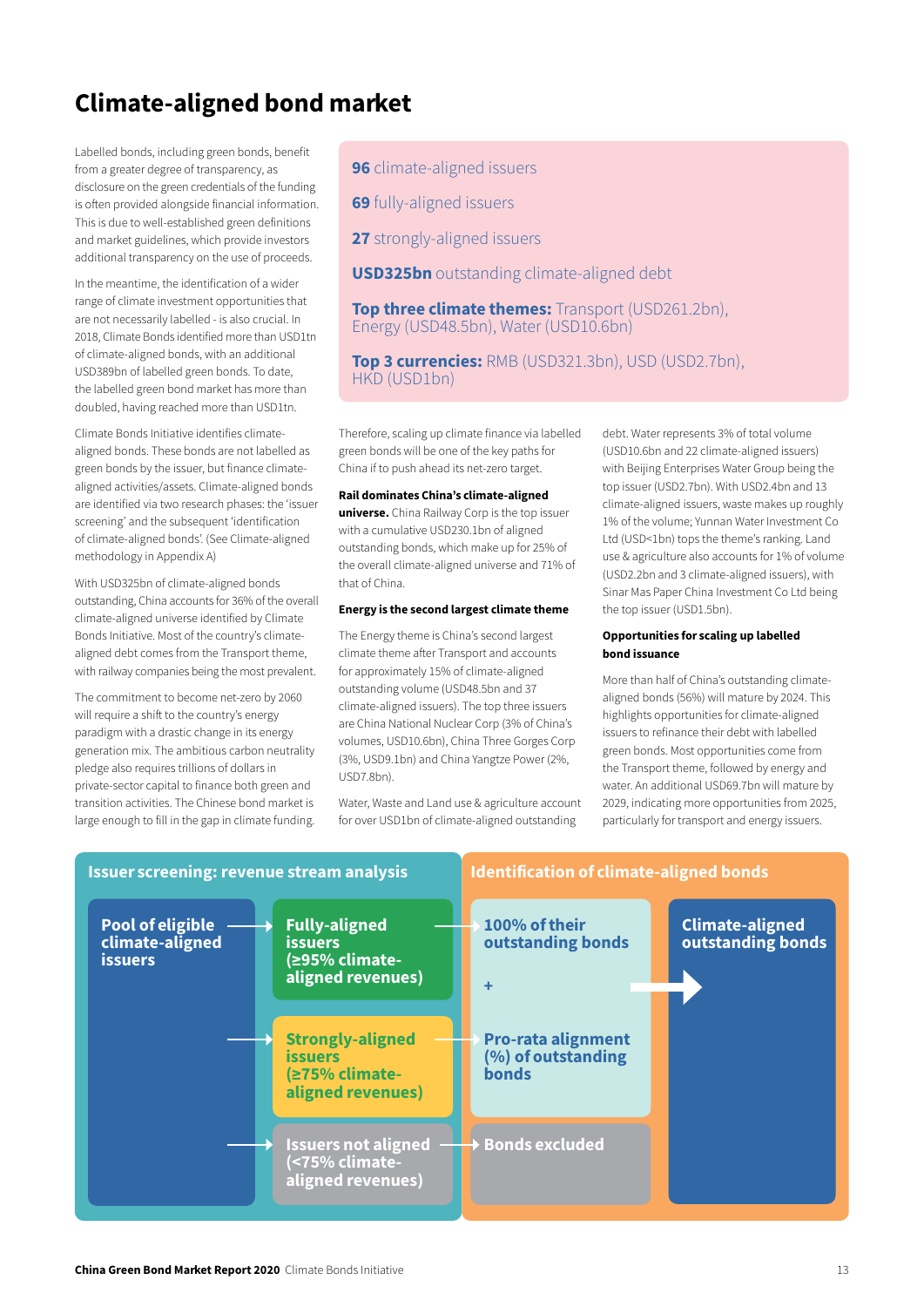# Social and sustainability bonds

The COVID-19 pandemic had clear implications for the green finance universe: Although China remained one of the largest sources of green bonds, both domestic and overseas issuance witnessed a slowdown year-on-year, with the impact more pronounced in the first half of 2020. The drop in green bond issuance also partly resulted from the surge of other labelled debt instruments in the country – specifically 'Pandemic Prevention and Control' bonds ('Pandemic' bonds or 'COVID' bonds).

#### Policy developments

On January 31, 2020, five ministries including the People's Bank of China, Ministry of Finance, CBIRC, CSRC and Ministry of Foreign Exchange jointly issued the "Notice on Further Strengthening Financial Support to Prevent and Control the Pandemic", created a 'fast registration route' for bonds whose proceeds are used for pandemic control.

Issuers are eligible to label the bond as 'Pandemic prevention and control' if the entity is registered or operated in a region that is severely affected by COVID, and/or operates in an industry that either affected by COVID or can contribute to the control of pandemic.

#### Market developments

The COVID pandemic impacted the issuance of all types of bonds towards the end of the first quarter 2020. However, the bond market proved to be a flexible source of finance to help with both the immediate impacts as well as longer-term recovery plans. This led to the rapid growth of the sustainable and social debt markets globally, and the massive increase in Pandemic Prevention and Control bonds in February and March.

The first Pandemic bond of 2020 was issued on 5 February, a RMB1bn (USD143m) deal from Zhuhai Huafa Group from China. Pandemic themed issuance peaked in February and continued to decline until June when the series of sovereign Pandemic control bonds were issued (RMB1trn, USD156bn). As of December 2020, the total Pandemic bonds in China reached RMB1.55trn (USD210bn).

There are also two 'Pandemic' bonds categorised as 'International Organisation' panda bonds issued by the New Development Bank and AIIB respectively.

The New Development Bank's Pandemic bond raised funds to provide Emergency Program Loan to the People's Republic of China for Supporting China's Economic Recovery from COVID-19. Specifically, it provides support to the provincial government of Guangdong, Hubei and Henan Provinces.

The Asian Infrastructure Investment Bank (AIIB) brought its inaugural renminbi-denominated Sustainable Development Bond (Pandemic Prevention and Control) in the China Interbank Bond Market in June. The RMB3bn issuance has a maturity of 3 years with a coupon rate of 2.40% and carries the Combating COVID-19 label approved by the National Association of Financial Market Institutional Investors.

The bonds were 2.78 times oversubscribed by more than 20 investors with 35% allocated to domestic and 65% to international investors. The bond is zero percent risk weighted in China, and was priced at 23bps lower than the valuation of China Development Bank Bonds as of close of business June 10, 2020. The proceeds will be used to support public health, such as by providing emergency loans to China's public health departments, and to support economy recovery as well as investment in infrastructure.

#### Climate Bonds Initiative's Social and Sustainability Bonds Methodology

Social and sustainability Market participants have not yet developed a "social taxonomy" or equivalent classification and screening system, though work on this is ongoing in the EU and elsewhere.

Climate Bonds does not screen social and sustainability bonds' use of proceeds against performance thresholds. The use of proceeds is, however, classified in accordance with the respective labels and categorised as follows:

**Sustainability:** label describes a combination of green and social projects, activities, or expenditures e.g., sustainable; SDG; SRI; ESG, etc.

**Social:** label is exclusively related to social projects e.g., pandemic, COVID-19, housing, gender, women, health, education, etc. Thus, any instrument financing only green projects is included in the green theme irrespective of its label. On the other hand, a sustainabilitylabelled bond that only finances social projects, as well as one that finances a combination of green and social, is considered to fall under the sustainability theme. Because of this, our analysis of other themes provides an initial indication of capital market funding aimed at each theme based on the deal label (see Appendix B). NB: Throughout this report 'Pandemic' refers to deals with a COVID-related label such as pandemic response, COVID-19 etc.



## The development of COVID bonds in China

Source: Climate Bonds Initiative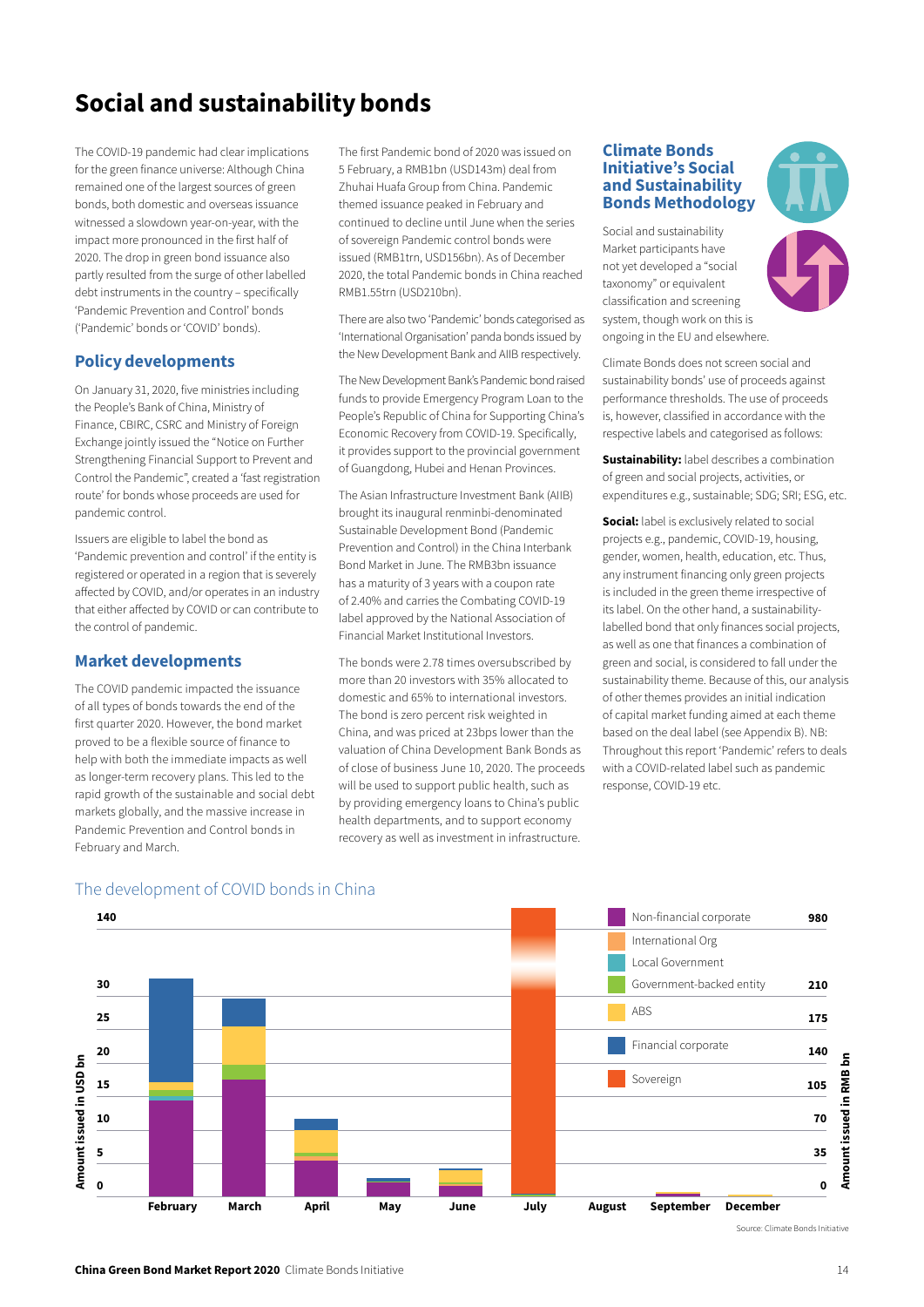# Green bond policy development

Throughout the year of 2020, and especially after the announcement of China's pledge to become carbon neutral by 2060, the nation's top policymakers and regulators continued to double down on providing incentives to market stakeholders to incorporate environmental, social and climate considerations into their investment decision. Nevertheless, the discrepancies in the UoP rules and the regulations around the green external review providers are still in the process of being studied. We have identified several noteworthy policy developments as follows.

#### China's Five-Year Plan (FYP) for carbon emissions reduction

On March 11, 2021, the National People's Congress (NPC) of China released the country's 14th Five-Year Plan (2021-2025), setting a 18% reduction target for CO2 intensity and 13.5% reduction target for energy intensity.<sup>3</sup> The FYP also aims to boost the share of non-fossil sources in the energy mix to around 20% and increase forest coverage to 24.1% by the end of the period.

## A 2060 climate target

Chinese President Xi Jinping pledged at the United Nations General Assembly in September that China would peak carbon emissions by 2030 and achieve carbon neutrality before 2060. China's carbon goal will have a profound positive impact on the world and itself. In December, building on the "30-60" target, President Xi further proposed several milestones: By 2030, China's carbon dioxide emissions per unit of GDP will be reduced by 65% compared with 2005, non-fossil energy will account for about 25% of primary energy consumption, and the total installed capacity of wind and solar power will reach more than 1.2 billion kilowatts. In the next ten years, China's economy and society will have a comprehensive low-carbon transition

#### CBIRC issued requirements for ESG risk management

In January 2020, the China Banking and Insurance Regulatory Commission issued "Guiding Opinions on Promoting the High-Quality Development of the Banking and Insurance Industry", which puts forward higher requirements for ESG risk management of Chinese financial institutions in banking industry.

The Opinions states clearly to develop green finance. Its requirements for banking financial institutions are to: a) to put in place a sound environmental and social risk management system, and incorporate ESG factors into the credit granting process; b) encourage setting up green finance departments and green branches; c) encourage green financial products innovation. The unprecedented importance has been attached to

ESG, and in the future, the ESG risk management will be a key indicator for the performance appraisal of banking financial institutions.

#### China Scraps Quota Limits on QFII, RQFII Foreign Investment Systems

On May 7, 2020, the PBOC and the State Administration of Foreign Exchange (SAFE) jointly issued the Regulations on Funds of Securities and Futures Investment by Foreign Institutional Investors, which removes the remaining quotas for QFII and RQFII investments, further easing the restriction of foreign investors in accessing China's financial market.<sup>4</sup>

#### New Green Bond Endorsed Projects Catalogue (2020 Edition) released for consultation

In July, the People's Bank of China, together with the National Development and Reform Commission and the China Securities Regulatory Commission, publicly solicited opinions on the "Notice on Promulgating the Green Bond Endorsed Projects Catalogue (2020 Edition) (Draft for Solicitation of Opinions)".

The updated version was jointly issued by the three ministries marking the harmonization of domestic green definitions. The exclusion of clean coal projects was a remarkable step towards the harmonization with international standards. The consultation draft also refined the three-level classification of the original catalogue, increased it to a four-level classification, and expanded the scope of endorsed projects in the fields of agriculture and ecological protection.

*Note: In May 2021, the Green Bond Endorsed Projects Catalogue (2021 Edition) was released. The new edition incorporates constructive feedbacks collected during consultation period, and unifies domestic green standards.* 

#### Shanghai Stock Exchange announces new regulation on green company bonds

On November 27, 2020, the Shanghai Stock Exchange (SSE) issued the "No. 2 Guidelines for the Application of the Review Rules for the Issuance and Listing of Corporate Bonds-Specific Types of Corporate Bonds, which includes regulatory standards, information disclosure and verification requirements for six specific types of bonds including short-term company bonds, renewable bonds, green company bonds, poverty alleviation bonds, innovation bonds, and disaster relief bonds.<sup>5</sup> The Guide stipulates that no less than 70% of funds raised from the green company bonds should be used in the

green project, and sets additional information disclosure requirements including environmental benefit targets.

#### Green bonds included in the new Green Financial Performance Evaluation Plan for Banking Depository Financial Institutions

In July 2020, the People's Bank of China issued the "Notice on Releasing the Green Financial Performance Evaluation Plan of Banking Depository Financial Institutions" (Draft for Solicitation of Opinions). This consultation draft revised the "Green Loan Performance Evaluation Plan of Banking Depository Financial Institutions (Trial)" formulated by the PBOC two years ago in three places:

1. the evaluation scope was expanded to cover not only green loans, but also green bonds, and room reserved for further incorporation of green equity and green trust;

2. evaluation indicators were revised accordingly based on the expanded scope;

3. the evaluation results can be applied in more scenarios, for instance, it will be referenced to by the central bank in the ratings of financial institutions. It showed the central bank upgraded its evaluation methods on banks' green finance performance.

On 9 June 2021, after consultation, the "Green Finance Performance Evaluation Plan for Banking Financial Institutions" was officially released. Green bond holdings of financial institutions are explicitly included in the evaluation alongside green credit balances and are assigned the same weighting.

#### Five Ministries promote climate investment and financing

In October, five ministries with the Ministry of Ecology and Environment issued the "Guiding Opinions on Promoting Climate Investment and Financing". The Opinions proposed to create a policy environment conducive to the development of climate investment and financing, to set standards for climate investment and financing, and to initiate local-level pilot programs.

#### Green finance standards and green bond market development in the Greater Bay Area (GBA).

China is speeding up the unification of green finance standards and green bond market in the Greater Bay Area (GBA). In May, four ministries including the People's Bank of China issued the "Opinions on Finance Supporting the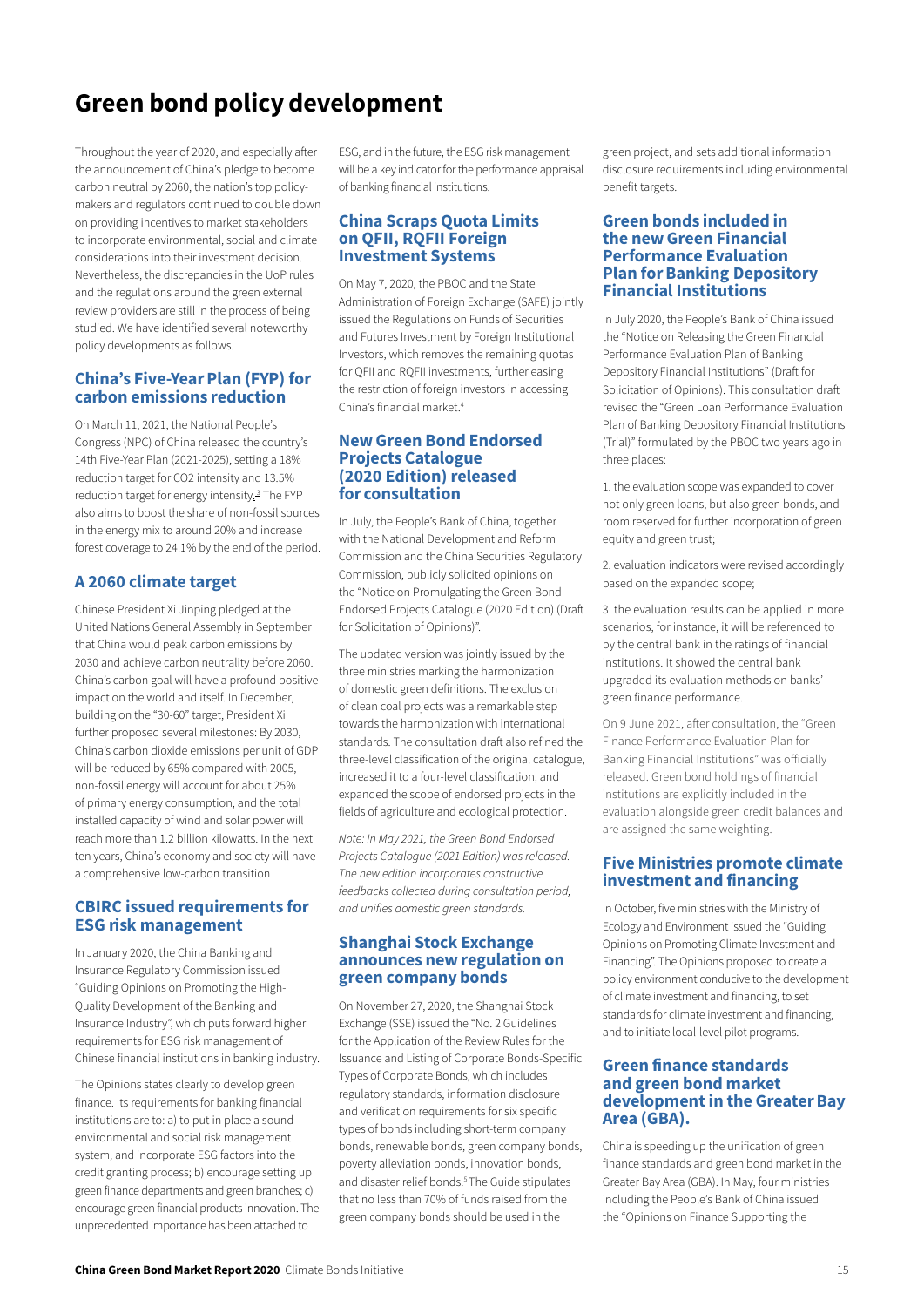Construction of the Guangdong-Hong Kong-Macao Greater Bay Area (GBA)", calling for green financial cooperation in the GBA.

The Opinions proposed to establish a unified set of green finance standards in the GBA, which will gradually conform to international standards, and attract international investors. It supported Guangdong local financial institutions to issue green bonds and other green financial products in Hong Kong and Macau, and to support green enterprises in the GBA with raised funds. The GBA is on frontier of China's green finance reform.

#### CSRC Includes ESG information in listed firms' Investor Relation Management

On February 5, 2021, China Securities Regulatory Commission (CSRC) published a consultation draft of its Investor Relations Management Guidelines for the Listed Companies. 6 One of the key updates has been that the Environmental, Social and Governance (ESG)-related information is now required, for the first time, in the Company's investor relation management. The guidelines also emphasize that the listed firms must be proactive in managing their investor relations and encourage a culture of long-term, rational, and value-driven investment.

#### MEE Launches Public Consultation of National ETS Draft Law

On March 30, 2021, the Ministry of Ecology and Environment (MEE) issued a new draft national ETS legislation<sup>7</sup> for public consultation. The [Interim Regulations for the Management of Carbon](http://www.mee.gov.cn/xxgk2018/xxgk/xxgk06/202103/W020210330371577301435.pdf)  [Emissions Trading](http://www.mee.gov.cn/xxgk2018/xxgk/xxgk06/202103/W020210330371577301435.pdf)" refines the existing measures and moves the regulations one notch higher within China's legal hierarchy. For the first time, the draft law connects national ETS to the carbon emissions peaking and carbon neutrality targets.<sup>8</sup>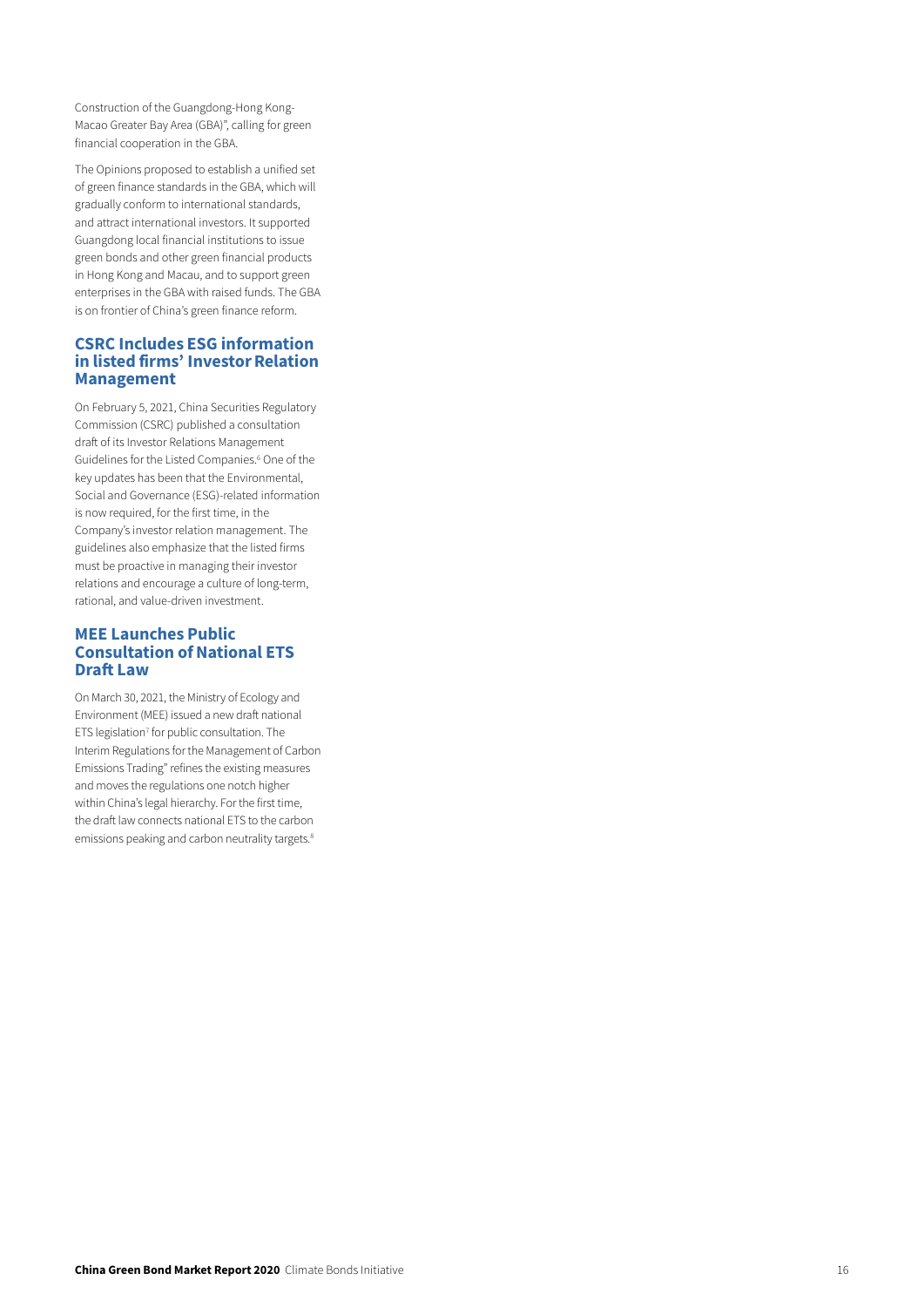# Outlook

2020 has been a tumultuous year for China's green bond market as the country, like the rest of the world, rushed to respond to the impacts of the COVID-19 and to find its own path to post-pandemic recovery with coordinated macroeconomic policy, regulatory, institutional and technological developments.

Chinese regulators have continued to stimulate market growth through an array of financial and regulatory incentives, and sought to further integrate China's green financial market into the global capital market. The year has seen an important market consolidation with a longawaited unification and update of its domestic green bond standards, which will improve the attractiveness of Chinese green bonds for offshore investors and pave the way for better taxonomy coordination between China and the rest of the world.

Outside of the green bond universe, there was a growth in other labelled bonds s, with a spike in the issuance of sustainability and social-related debt instruments, and a cluster of new products, such as "carbon neutral" bonds, sustainabilitylinked bonds (SLBs) and social bonds.

Nonetheless, the gaps that remain between Chinese and international green bond standards have the potential to dent foreign investors' enthusiasm, while the international investors still need to grow understanding and confidence in the emerging products including the "carbon neutral" and transition bonds from the Chinese market.

Going forward, the government's role in providing consistent and credible policy signals will continue to be paramount for the sustained and orderly growth of China's domestic green bond issuance volume, yet the market stakeholders will need to keep abreast of the rapidly evolving and proliferation of debt instruments. The key "gatekeepers" of the labelled bond market, such as the external review providers and underwriters, also need to insist on high standards.

There are a number of themes to watch for understanding the further development of one of the world's most important green financial markets.

#### Transition finance is becoming a prominent theme

China's green debt instrument universe has seen an impressive growth

in recent years, with a broadening number of commercial banks, government-backed entities and corporates engaging with both local and overseas investors to finance projects, assets that can delivery positive environmental and climate impact. Large emitters, however, are still largely absent and present an opportunity for the markets to aid their sustainable transition. In order to fill this gap, the 'transition bond' concept and label can be introduced for those bonds that do not meet the criteria and market adopted standards for green bonds but which are associated with issuers who are transitioning to decarbonized business models -- and are particularly targeted at the high carbon-emitting sectors.

#### A China sovereign green bond?

As of December 2020, 22 national governments had issued sovereign green, social

and sustainability bonds totalling USD96bn. The rise of the sovereign green bonds is to support the growth of a local green bond market. Sovereign issuers can serve as role models for other types of issuers. They can provide investors with safe, liquid investment opportunities and contribute to larger strategic initiatives such as the strategic initiative to achieve NDC and carbon neutrality targets. Over 110 countries that have committed to becoming carbon neutral by midcentury, including China. Governments must act on these commitments by implementing largescale green infrastructure plans as part of the post-covid recovery to build back better.



#### Carbon neutrality bonds expected to expand China's green bond market and bring it closer to international green definitions

The National Association of Financial Market Institutional Investors (NAFMII) issued a notice in March 2021 introducing carbon neutrality bonds mechanism that aims to further support the lowcarbon transition and green growth. According to the Notice, projects that receive investment via the carbon neutrality bonds should comply with the local green bond catalogue or international classifications of green industry (including the Climate Bonds Standards) and should focus on low-carbon and emission reduction projects such as clean energy, clean transport, sustainable buildings and low-carbon renovation of industrial projects. According to Climate Bonds Initiative's analysis, bonds that carry a Carbon Neutrality label has shown a closer alignment with Climate Bonds green definitions. We expect this will turbo-charge China's green bond market in 2021 and attract more attention from international investors.

#### Sustainability linked-bonds to fuel transition finance

China's National Association of Financial Market Institutional Investors (NAFMII) introduced an innovative debt capital market tool "Sustainability-Linked Bonds (SLB)" to the interbank market in April 2021, for the purpose of broadening financing channels for enterprises engaged in sustainable development. NAFMII defines SLBs as any type of bond instrument for which the financial and/ or structural characteristics can vary depending on whether the issuer achieves predefined sustainability or ESG objectives. It is a forwardlooking performance-based instrument with a flexible structure. Entities that issue SLBs can set key performance indicators (KPIs) which are aligned with their sustainability strategies. Allowing the issuer to set more general, overarching sustainability goals, rather than being tied to financing specific projects may further accelerate the transition finance market in certain sectors such as steel, cement, and utilities. However, science-based tools for the evaluation of the targets are important to provide transparency to investors.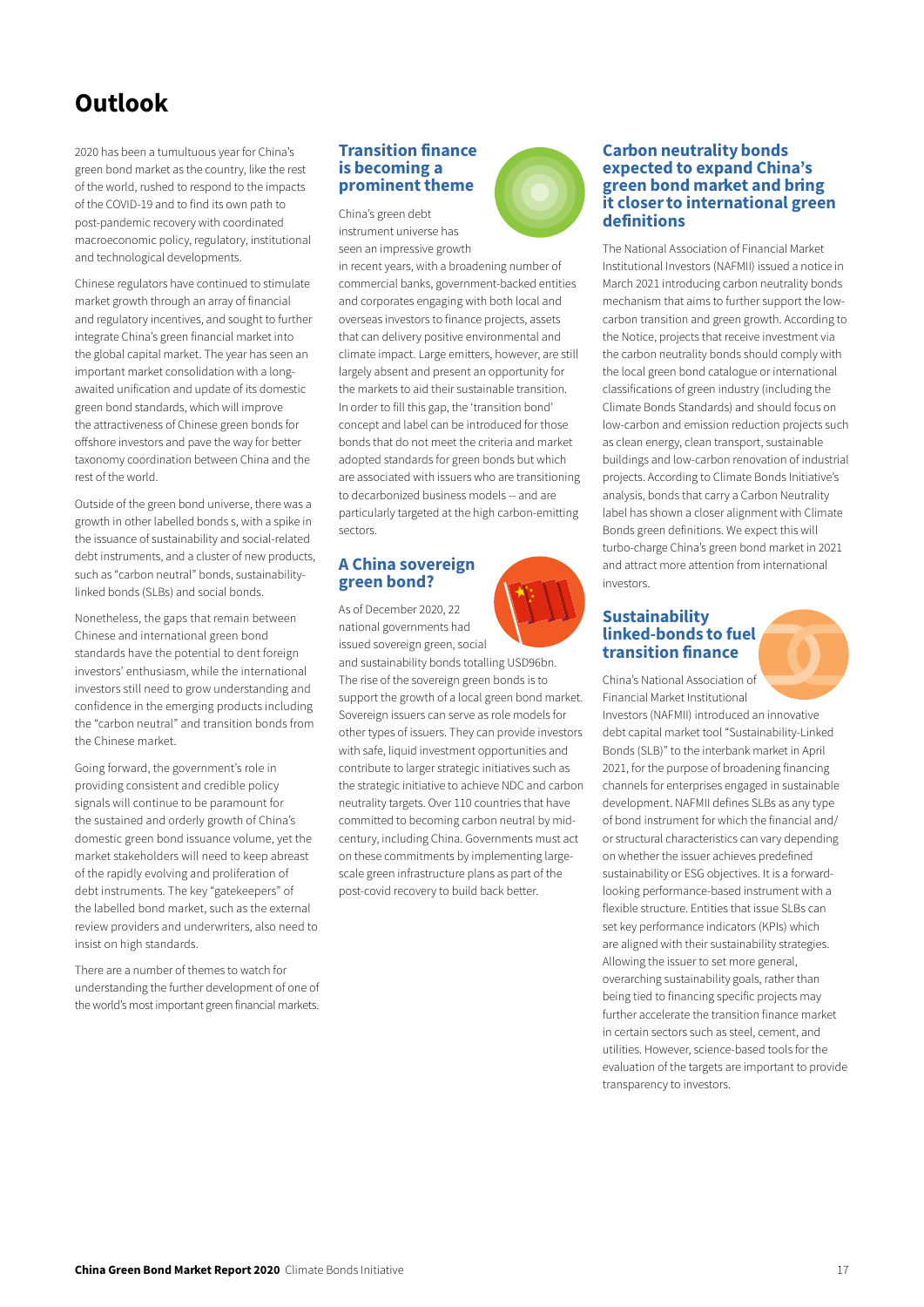# Appendix 1 Methodology

We cover three sustainable debt themes based on the projects, activities, and expenditures financed: green, social, and sustainability. Pandemic bonds are included as a sub-set of the social theme.

The themes can be described as follows:

**Green:** dedicated environmental benefits (captured since 2012)

**Social:** dedicated social benefits (captured since 2020)

Sustainability: green and social benefits are combined into one instrument (captured since 2020).

The methodology used to identify climate aligned bonds and issuers is described below and is independent.

## Methodology overview

This report is based on the Climate Bonds Green Bond Database, as well as the Social and Sustainability Bond Database. To qualify for inclusion, debt instruments must a) have a label and b) finance sustainable projects, activities, or expenditures. Debt labels describe the types of projects, activities, or expenditures financed, and/or their benefits. 'Green', 'Social', and 'Sustainability' labels are the most common in each theme, but a broad range of labels is used.

#### Green

All deals in the green theme have been screened to verify their integrity. Screening is based on a set of process rules stipulated in Climate Bonds Green Bond Database Methodology, including the following two overarching criteria:

1. Deals must carry a variant of the green label

2. All net proceeds must verifiably (based on public disclosure) meet Climate Bonds' green definitions based on the Climate Bonds Taxonomy.9

## Social and sustainability

Market participants have not yet developed a "social taxonomy" or equivalent classification and screening system, though work on this is ongoing in the EU and elsewhere. Climate Bonds does not screen social and sustainability bonds' use of proceeds against performance thresholds. The use of proceeds is, however, classified in accordance with the respective labels and categorised as follows:

#### Sustainability:

Label describes a combination of green and social projects, activities, or expenditures e.g., sustainable; SDG; SRI; ESG, etc.

#### Social:

Label is exclusively related to social projects e.g., pandemic, COVID-19, housing, gender, women, health, education, etc.

Thus, any instrument financing only green projects is included in the green theme irrespective of its label. On the other hand, a sustainability-labelled bond that only finances social projects, as well as one that finances a combination of green and social, is considered to fall under the sustainability theme. Because of this, our analysis of other themes provides an initial indication of capital market funding aimed at each theme based on the deal label (Appendix B).

## Climate-aligned methodology

Climate-aligned bonds are identified via two research phases: the issuer screening and the subsequent identification of climate-aligned bonds.

#### 1. Issuer screening

In the first phase, climate-aligned issuers are identified through an analysis of the revenue streams of a global pool of public and private companies and entities. Revenue streams are assessed based on their alignment with the Climate Bonds Taxonomy across eight climate categories: Renewable Energy, Transport, Buildings, Water, Waste, Land Use and Agriculture, Climate Adaptation, and ICT (Information and Communications technology). Only companies (or their subsidiaries and/ or financing arms) with outstanding debt are eligible for inclusion.

- Companies that derive at least 95% of their revenue streams from climate-aligned activities are classified as fully-aligned issuers
- Companies that derive between 75%-95% of their revenues from climate-aligned activities are classified as strongly-aligned issuers

#### 2. Identification of climate-aligned bonds

In phase two, the amount of climate-debt is calculated. Bonds issued by climate-aligned issuers are defined as climate-aligned bonds as they finance and/or refinance operating activities that have been identified as climate-aligned. The total climate-aligned outstanding debt is calculated as follows:

- For **fully-aligned** issuers: 100% of outstanding debt is considered climate-aligned
- For **strongly-aligned** issuers: a pro-rata amount based on the issuers' percentage alignment is considered climate-aligned. For example, if an issuer is 80% aligned, then 80% of its outstanding debt is considered climate-aligned.

• The combination of climate-aligned outstanding volume issued by fully- and strongly-aligned issuers is defined as **climate**aligned outstanding debt, and this is the basis for the charts and market analysis below.

## Methodology notes and caveats

1. Due to the methodological difference between Green and other themes, our analysis of other themes is merely an indicator of the financing aimed at each, based on the deal's label. For instance, some deals labelled as 'SDG', and therefore included under the Sustainability theme, may only actually finance social projects. Importantly, there will also, for example, be various deals under the Social and Sustainability themes that finance, in whole or in part, pandemic-related investments. Climate Bonds is developing the more granular UoP analysis for other themes.

2. Some of the analysis is shown in terms of 'number of issuers' rather than 'amount issued' – this reflects the number of issuers in each individual theme. The total number of issuers is slightly lower than the total adding across themes, since some issuers have printed deals that cover more than one theme.

3. Our Green Bond Database includes many loans and ABS (securitised) deals. We have historically treated these as issuer types, and the same applies to this report. However, under our new methodology, these are considered different instrument – not issuer – types. It remains uncommon to see loans or ABS deals with a sustainability, social, or pandemic label (a reminder that performance-linked loans are not included).

4. In addition to the exclusion of performancelinked instruments and transition labels, we excluded several deals because we could not find publicly available labels. This included some by repeat issuers, most of which had issued clearly labelled deals – where possible, we suggest improving the availability and clarity of information related to each deal, including labels.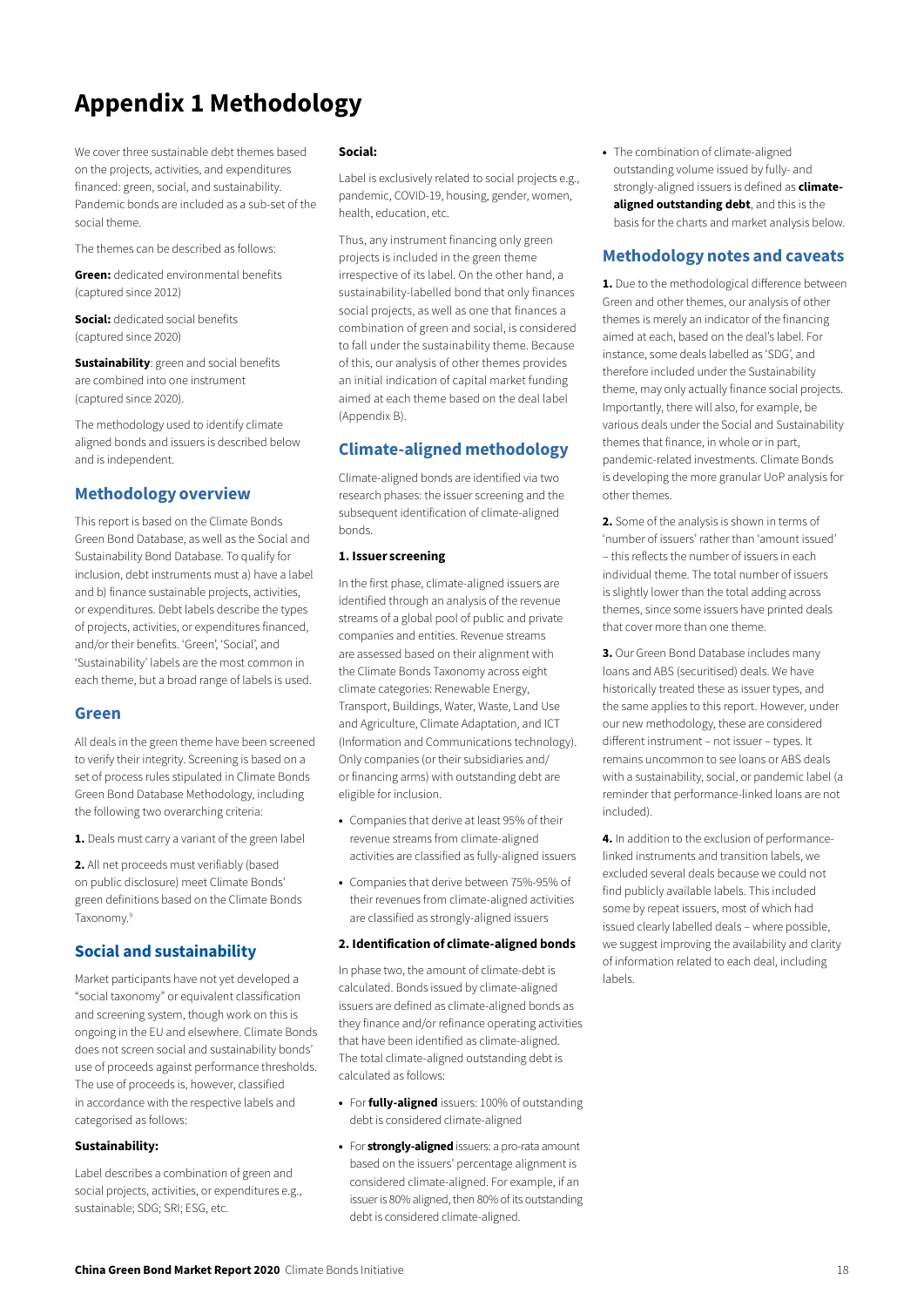# Appendix 2 Terminology

#### **Terminology**

#### Labelled green bonds

In China's domestic market, labelled green bonds are either approved by regulators or registered at stock exchanges with a green label in the bond name. In the overseas market, issuing documents or external review reports are used to identify the green label.

#### Aligned green bonds

Only bonds with 95% or more of proceeds dedicated to green assets or projects that are aligned with the Climate Bonds Taxonomy are included in Climate Bonds Initiative Green Bond Database. These bonds are referred to as green bonds aligned with CBI definitions in this report.

#### Non-aligned green bonds

If a bond's use of proceeds (UoP) is not aligned with the Climate Bonds Taxonomy, the bond is not included in the Climate Bonds Initiative Green Bond Database. The same applies if more than 5% of proceeds are expected to be used for general corporate purposes, working capital, social assets or projects/assets that are not aligned with the Climate Bonds Taxonomy. Lack of sufficient information to determine the alignment of use of proceeds also results in exclusion. These bonds are also referred to as excluded green bonds, nonaligned green bonds or green bonds only aligned with local definitions.

#### Certified Climate Bonds

Climate Bonds Initiative administers the Climate Bonds Certification Scheme. Issuers can certify their green issuance under the Climate Bonds Standard and Sector Criteria. Independent approved verifiers provide a third-party assessment that the use of proceeds comply with the objective of capping global warming at 2°C.

#### Unlabelled Climate-aligned bonds

The term refers to bonds that support the transition to a low carbon economy but have not been labelled as "green" by the issuing entity.

These go beyond the green label and indicates a much larger set of bonds issued by entities that have at least 75% of revenue derived from "green" business lines in at least one of the climate themes defined by Climate Bonds Taxonomy.

## Appendix 3 Climate Bonds Taxonomy

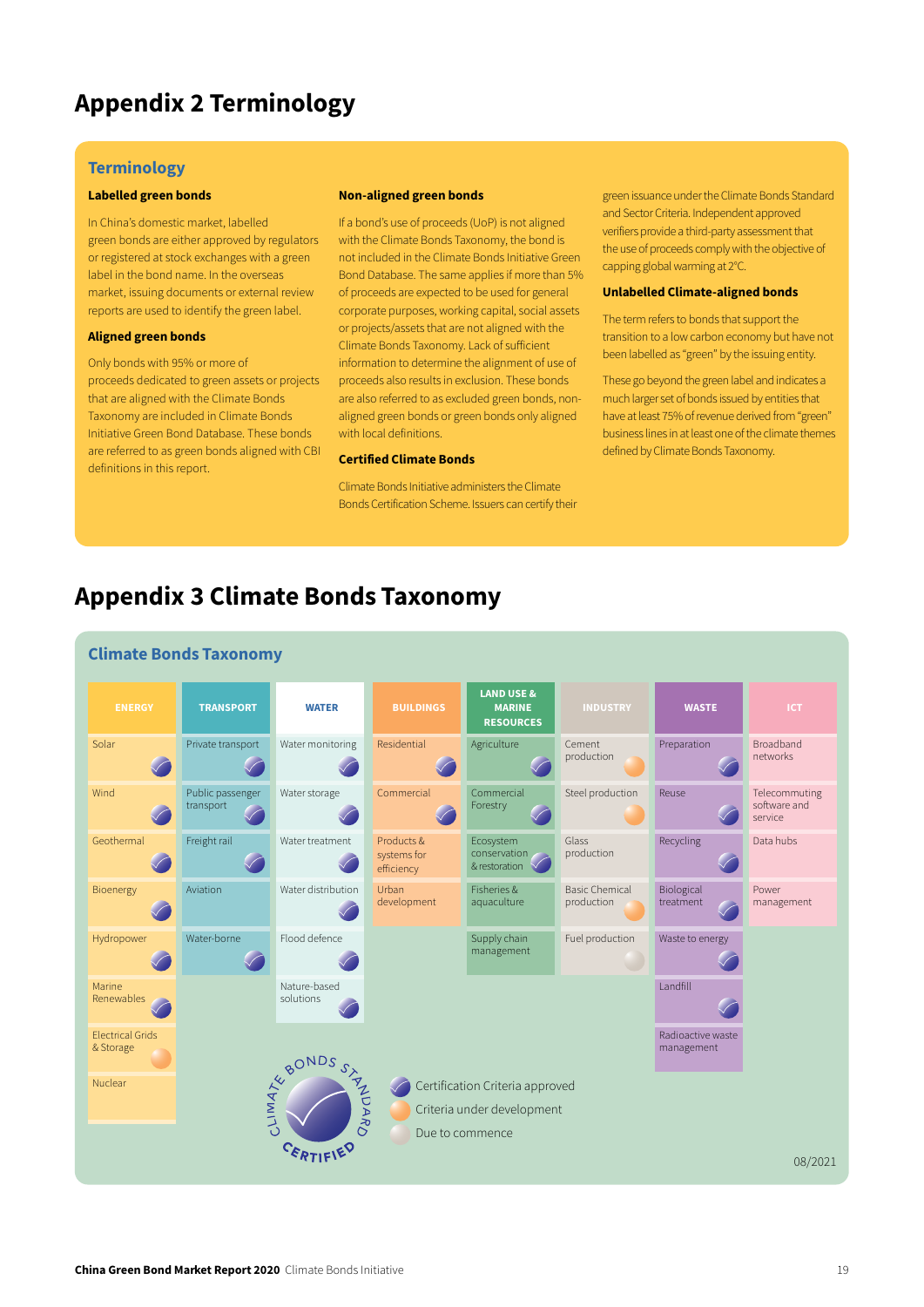# Appendix 4 Index performance

With regard to the identification method of index sample bonds, CCDC made three innovations. Firstly, the index goes beyond the labelled green bond and identified non-labelled bonds that are actually financing green assets. It encourages and guides investment in broader green sectors.

Secondly, is to propose solutions to the differences in the identification of clean fossil energy projects and pollution prevention projects among the four green bond standards prevailing at home and abroad, that is, to fully consider the positive effects of these projects on the current environmental benefits.

The third is to dig deep into the green information of stock financial bonds, define the scope of "green loans" and other factors based on loan investment projects, and calculate the proportion of bonds raised to green project loans in the funds raised from bonds, thus achieving the identification and classification of green financial bonds purpose.

#### ChinaBond China Climate Aligned Bond Index

As of 31 December 2020, there were 394 constituent bonds included in the ChinaBond China Climate-aligned Bond Index with a total outstanding amount of RMB1.27tn. The average duration is 3.58 years and the 1-year total return of the index was 3.83%. 99.98% of the proceeds of index constituents were allocated to green projects.

#### Total return: Chinabond China Climate-aligned Bond Index



## ChinaBond China Green Bond Select Index

As of 31 December 2020, there were 1834 constituent bonds included in the ChinaBond China Green Bond Select Index with a total outstanding amount of RMB3.77tn. The average duration is 4.89 years and the 1-year total return of the index was 3.44%. 87.28% of the proceeds of index constituents were allocated to green projects.

#### Total return: Chinabond China Green Bond Select Index



### ChinaBond China Green Bond Index

As of 31 December 2020, there were 2009 constituent bonds included in the ChinaBond China Green Bond Index with a total outstanding amount of RMB4.01tn. The average duration is 4.72 years and the 1-year total return of the index was 3.44%. 86.85% of the proceeds of index constituents were allocated to green projects.



#### Jan-2010 2011 2012 2013 2014 2015 2016 2018 2019 2020 2017

#### ChinaBond CIB Green Bond Index

The index was launched jointly by CCDC and China Industrial Bank. Eligible projects have to be confirmed by China Industrial Bank's Green Finance Criteria (2016). As of 31 December 2020, there were 471 constituent bonds with a total outstanding amount of RMB805.4bn. The average duration is 1.75 years and the 1-year total return of the index was 3.38%. 90.23% of the proceeds of index constituents were allocated to green projects.

#### Total return: ChinaBond CIB Green Bond Index



Note: all the four indices are Fortune Indices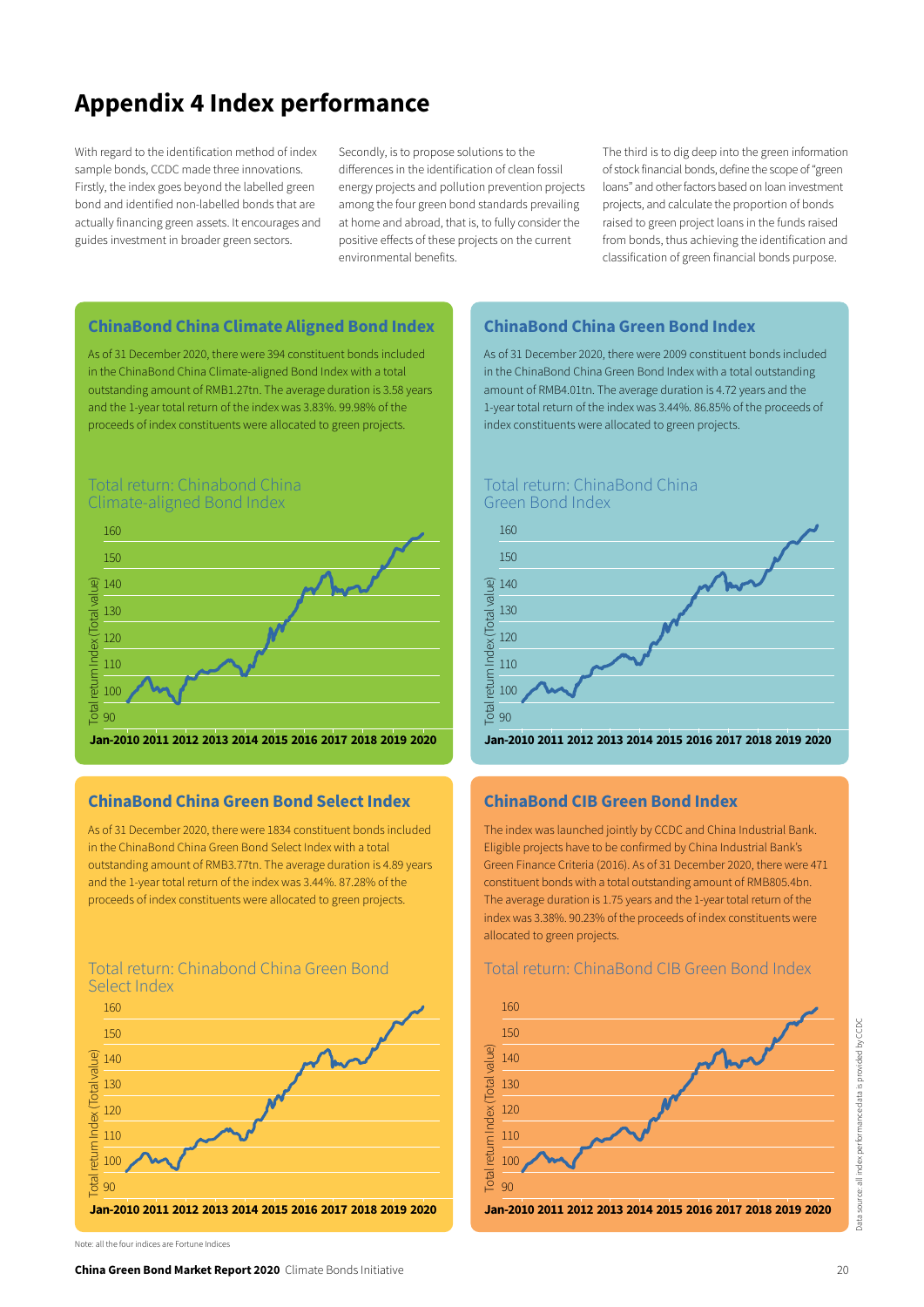# Appendix 5 External review types

| <b>Type of review</b>                                                                                                              | <b>What it covers</b>                                                                                                                                                                                                                                              | <b>Service Providers</b>                                                                                                                                                                                                                          |
|------------------------------------------------------------------------------------------------------------------------------------|--------------------------------------------------------------------------------------------------------------------------------------------------------------------------------------------------------------------------------------------------------------------|---------------------------------------------------------------------------------------------------------------------------------------------------------------------------------------------------------------------------------------------------|
| <b>Third party Assurance</b>                                                                                                       | Assurance reports state whether the green issuance is aligned<br>with the Green Bond Principles and the Climate Bonds Standard                                                                                                                                     | Audit firms                                                                                                                                                                                                                                       |
| <b>Second Party Opinion</b>                                                                                                        | Provide an assessment of the issuer's green bond framework,<br>analysing the "greenness" of eligible projects/assets. Some<br>second party opinions also provide a sustainability rating, giving<br>a qualitative indication                                       | Environmental Social Governance (ESG) service<br>providers (such as Oekom, Sustainalytics, Vigeo<br>Eiris, DNV GL) and scientific experts (such as<br>CICERO, CECEP Consulting). Other environmental<br>consultants and assessment organisations. |
| <b>Green Bond Rating</b>                                                                                                           | A number of rating agencies assess the bond's alignment with the<br>Green Bond Principles and the integrity of its green credentials                                                                                                                               | Rating agencies such as Moody's, S&P Global<br>Ratings, JCRA, R&I, RAM Holdings                                                                                                                                                                   |
| <b>Pre-issuance verification</b><br>of the Climate Bonds<br><b>Certification according to the</b><br><b>Climate Bonds Standard</b> | The Climate Bonds Standard is the only Paris Agreement aligned<br>standard available in the market. Independent verification<br>confirms that the use of proceeds adhere to the Climate Bonds<br>Standard and sector specific criteria (e.g. Low Carbon Transport) | Verifiers approved by the Climate Bonds<br>Standard and Certification Scheme                                                                                                                                                                      |

## Appendix 6 A CCDC Study on Information Disclosure on Environmental Benefits by Chinese Green Bonds

China's labeled green bond market has grown fast in recent years. Meanwhile, there are also a large number of bonds that are not labeled but actually financing green projects, which provide substantial support for green development.

In 2018, China Central Depository & Clearing Co., Ltd. (CCDC) and China Energy Conservation and Environmental Protection Group Co., Ltd. (CECEP) accomplished a research project entrusted by the Green Finance Committee (GFC), where they created a practical set of indicators for environmental benefits disclosure of green bonds, as well as a method for identification of unlabeled green bonds. According to this method, a bond can identified as substantively green if the use of its proceeds meets one of the four major green bond standards (Green Bond Endorsed Projects Catalog (2015) by People's Bank of China, Guidelines for Issuance of Green Bonds by the National Development and Reform Commission, Climate Bonds Taxonomy by the Climate Bond Initiative and Green Bond Principles (2015) by the International Capital Market Association) and at least 50% of the proceeds are invested in green projects (or at least 50% of the issuer's principal business revenue is green).

Over the past three years, CCDC and CECEP have identified 2,017 substantively green bonds. The results of identification are published on www. chinabond.com.cn and updated on an ongoing basis.

With a growing base of market participants, the Chinese green bond market has made steady progress. As of December 31, 2020, the outstanding amount of all green bonds had hit RMB3,968.954 billion, of which RMB847.55 billion was labeled.

#### ChinaBond Green Bond Environmental Benefit Disclosure Indicator System

To facilitate the goal of "peaking carbon emissions before 2030 and achieving carbon neutrality by 2060" and consolidate the green bond market, CCDC R&D Center and Shenzhen Customer Service Center released in April 2021 the ChinaBond Green Bond Environmental Benefit Disclosure Indicator System (Exposure Draft) ("the Indicator System") as well as the data disclosed on environmental benefits by green credit bond samples in 2020 for public consultation.

It is in line with Green Bond Endorsed Projects Catalog (2021 Edition) (the "2021 Catalog") and also compatible with the 2015 Catalog.

The Indicator System, comprising 30 general indicators and 13 sector-specific indicators, covers all 203 green sub-sectors of 6 industries set out in the 2021 Catalog. Given actual green contributions made by bonds, it extends the scope to include green local government bonds and green railway bonds.

The Indicator System presents China's first quantitative indicators for sub-sector-level data in line with the 2021 Catalog. This set of measurable and verifiable indicators on environmental benefits will provide reliable reference for regulators in their statistics of carbon neutrality data.

#### 2.2 Information disclosed on environmental benefits

With the assistance of the Indicator System, we studied information disclosed on environmental benefits by outstanding green bonds. Excluding green financial bonds and local government bonds due to insufficient disclosure, the study focuses on 917 substantively green credit bonds .